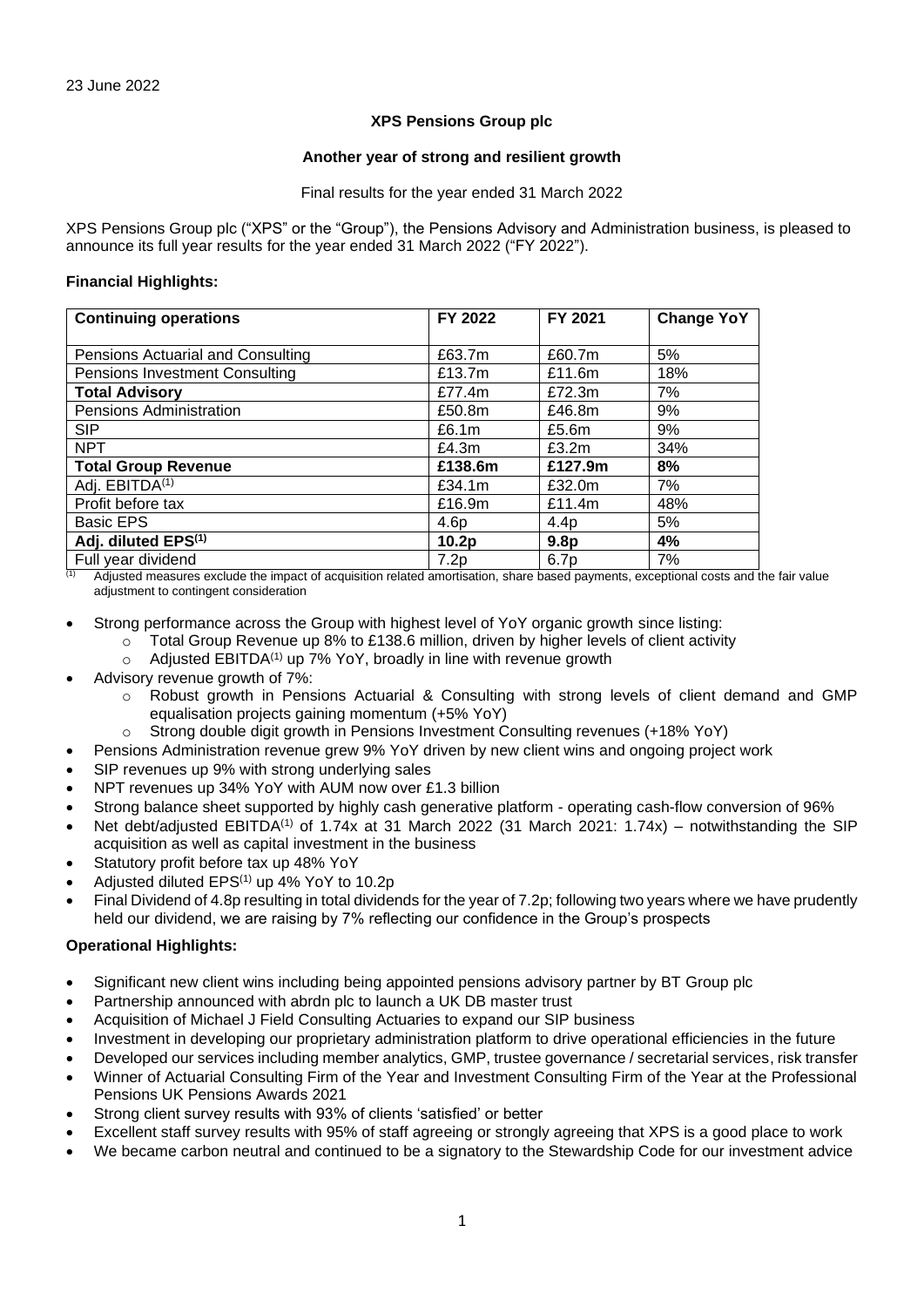# **Paul Cuff, Co-CEO of XPS Pensions Group, commented:**

*"We are pleased with the Group's performance, achieving another year of strong and resilient growth across all divisions. We had a busy year, continuing to innovate and develop new services for our clients in a range of areas as well as investing in our technology and people. We completed the acquisition of Michael J Field Consulting Actuaries and welcomed new colleagues to the Group as well as announcing our DB master trust partnership with abrdn.*

*During the year we passed the five year anniversary of listing on the London Stock Exchange, and it is good to reflect on just how far we have come as a business over that period: more than doubling revenues, adjusted EBITDA and our client base. Throughout that time, we have had continuing objectives to be a great place to work and to provide outstanding service to our clients, and we are very proud of the terrific results of our staff and client surveys which show that in the eyes of our people and our clients we are succeeding well in this regard.* 

*Our continued investment in our people and services is paying off both in terms of industry recognition and the new clients we have won this year, such as BT Group and many more significant wins with whom we are very pleased to be supporting.*

*Our clear strategic vision for the Group is to continue our strong growth trajectory across all four of our strategic pillars to become the pre-eminent independent firm in our industry."*

# **Ben Bramhall, Co-CEO of XPS Pensions Group, commented:**

*"Sustainability is hugely important to us, our employees and our clients and we are proud of the progress made this year in a range of areas, including going carbon neutral across our entire value chain during the year and the strong progress made on our diversity and inclusion agenda.*

*We would like to thank all our colleagues for how well they have looked after each other and our clients during the year, particularly with the pandemic at times still making life difficult. We are very proud of them. We have implemented a new flexible working framework called My XPS My Choice which has been warmly welcomed by our people who continue to work hard in supporting our clients with best in class advice and service."*

# **Outlook**

The FY 2022 results demonstrate the continued resilience and predictability of our business, with a high proportion of our revenues being non-discretionary and recurring as they are received for essential services. As such, we remain protected against the impact of the wider global political and economic situation.

We expect the demand for our services to remain high as we help our clients navigate the complex and evolving regulatory backdrop. We have continued to develop service lines to meet client needs, including in the areas of scheme governance and in risk transfer where we have invested in our team. Recent client wins and a strong pipeline of opportunities will support further growth in the coming year.

We remain mindful of the current inflationary backdrop but remain confident in our business model to be able to minimise the impact of inflationary pressures on profits whilst still maintaining investment in our market leading products, platform, and people. Many of our contracts have mechanisms by which our fees automatically increase in line with inflation, and we will maintain a focus on overall efficiency and a disciplined approach to pricing our services.

The Group has made a good start to the new financial year, and we remain confident in delivering against market expectations for the current year.

# **Analyst and Investor Presentation**

A presentation will be held for equity analysts and investors today at 09:30 a.m. (BST) via a Zoom webinar. Those analysts and investors wishing to attend are asked to contact Rosie Driscoll at Camarco at [XPSgroup@camarco.co.uk.](mailto:rosie.driscoll@camarco.co.uk)

**-Ends-**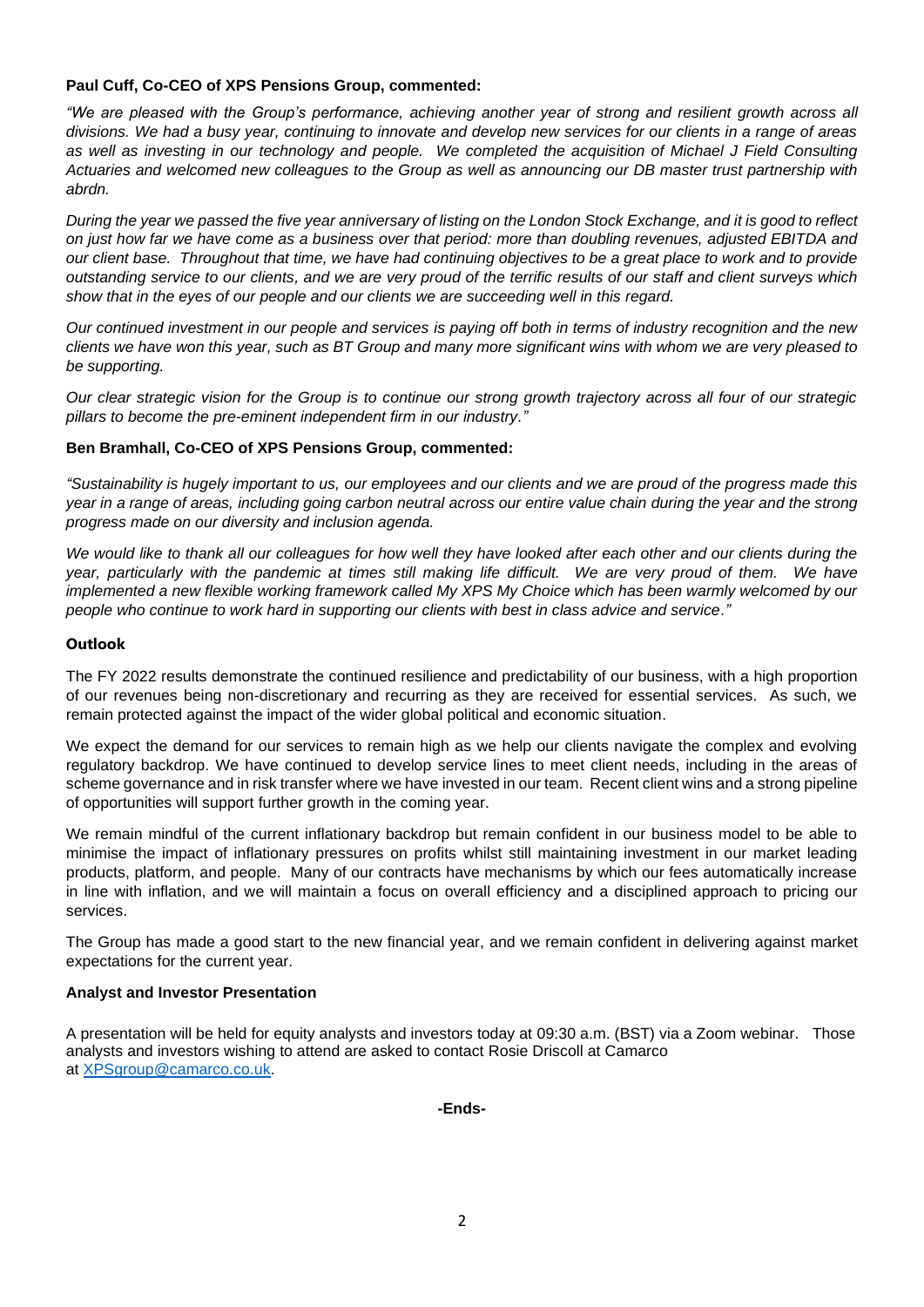# **For further information, contact:**

| <b>XPS Pensions Group</b>                             |                      |
|-------------------------------------------------------|----------------------|
| <b>Snehal Shah</b><br><b>Chief Financial Officer</b>  | +44 (0) 20 3978 8626 |
| <b>Canaccord Genuity (Joint Broker)</b><br>Adam James | +44 (0) 20 7523 8000 |
| Partrick Dolaghan                                     |                      |
| <b>RBC Capital Markets (Joint Broker)</b>             | +44 (0)20 7653 4000  |
| James Agnew                                           |                      |
| Jonathan Hardy                                        |                      |
| Jamil Miah                                            |                      |
| <b>Media Enquiries:</b>                               |                      |
| Camarco                                               |                      |
| Gordon Poole                                          | +44 (0)20 3757 4997  |
| Rosie Driscoll                                        | +44 (0)20 3757 4981  |

# **Notes to Editors:**

XPS Pensions Group plc is the largest pure pensions consultancy in the UK, specialising in pensions actuarial & consulting, pensions investment consulting and pensions administration. The XPS Pensions Group business combines expertise, insight and technology to address the needs of both pension trustees and sponsoring companies for over 1,500 pension schemes on an ongoing and project basis. These clients include 47 schemes with over £1bn of assets, and we undertake pensions administration for over 950,000 scheme members.

### **Forward Looking Statements**

This announcement may include statements that are forward-looking in nature. Forward-looking statements involve known and unknown risks, assumptions, uncertainties and other factors which may cause the actual results, performance or achievements of the Group to be materially different from any future results, performance or achievements expressed or implied by such forward-looking statements. These forward-looking statements are made only as at the date of this announcement. Nothing in this announcement should be construed as a profit forecast. Except as required by applicable law, regulation or stock exchange rules, the Group undertakes no obligation to update, revise or change any forward-looking statements to reflect events or developments occurring after the date such statements are published.

The release, publication, transmission or distribution of this announcement in jurisdictions other than the United Kingdom may be restricted by law and therefore persons in such jurisdictions into which this announcement is released, published, transmitted or distributed should inform themselves about and observe such restrictions. Any failure to comply with the restrictions may constitute a violation of the securities laws of any such jurisdiction.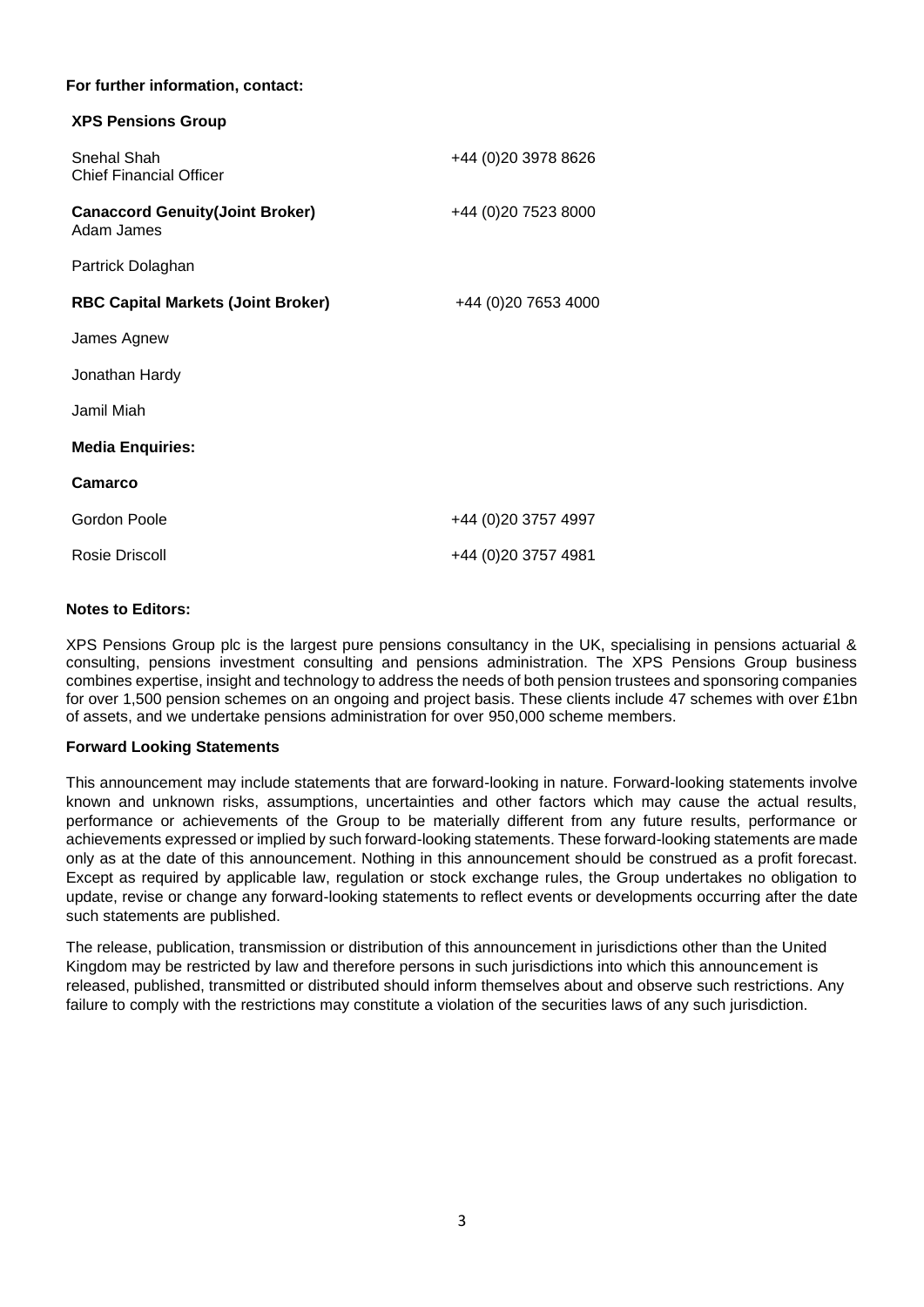# **CO-CHIEF EXECUTIVES' REVIEW**

# **Five years as a publicly traded company – five years of growth**

The increase in revenue this year to £139 million represents a significant 2.7x increase in the size of our business and the highest level of year on year organic growth since our public listing in 2017.We were appointed pensions advisory partner by BT Group plc, the UK's largest corporate pension scheme; we developed our partnership with abrdn plc to launch a UK defined benefit (DB) master trust; we became carbon neutral across the entire value chain; we acquired Michael J Field Consulting Actuaries – the year under review is not short of significant corporate milestones.

There was another major achievement during the year though, one that was neither strategic, financial nor operational: February 2022 marked the five-year anniversary of our admission to the premium segment of the London Stock Exchange. As with all anniversaries, this provides an opportunity to reflect on how far we have come since listing.

On admission, we became the UK's only publicly listed pensions actuarial, consulting and administration company. We still are today. What has changed is the scale and breadth of our business. In 2017, the Group had 450 employees, generated revenues, and adjusted EBITDA of £52 million and £17.5 million respectively and had a client base of c. 400. Five years on, XPS employs 1,500 people, is reporting annual revenues and adjusted EBITDA of £138.6 million and £34.1 million respectively and has more than doubled the number of clients to over 1,500. Furthermore, our client base now includes the likes of BT Group, evidence that, after a period of investment, XPS has the platform and profile to attract and service the largest mandates.

In our 2017 Annual Report, we stated that being publicly owned would give "us access to capital to pursue our strategic vision of becoming the pre-eminent mid-tier firm, whether through acquisitions or other forms of investment". In line with this, growth over the last five years has been generated both via acquisition, most notably through the Punter Southall merger in 2018, and organically. This year's c. 8% increase in organic revenues is the highest level of organic growth we have reported since listing. Our programme of investing for the future is delivering, and this year's adjusted diluted EPS is 52% above that when we listed.

As with the previous 12 months, growth in FY 2022 was achieved against the backdrop of the pandemic. This is testimony to the strength of our end markets, which are largely independent of the economic cycle, and the resilience of our business model, which revolves around the provision of essential non-discretionary services to pension scheme sponsors and trustees. Strong end markets, resilient business models, innovative solutions, and proprietary technology are not enough though. The results we are reporting today would not have been possible without the commitment, support, and professionalism of our people, all of whom work tirelessly to deliver better outcomes for our clients and pension scheme members. This is our societal purpose: helping to make pension schemes safe and secure for the members so that they can rely on them for financial security in later life. It is because of our people that we can achieve this.

### **Financial performance: highest organic revenue growth since listing**

With total Group revenues up 8.4% to £138.6 million (FY 2021: £127.9 million), the year ended 31 March 2022 saw us maintain our track record of reporting at least mid-single digit revenue growth every year since our listing in 2017.

Within Advisory (Pensions Actuarial and Consulting and Pensions Investment Consulting), revenues grew 7.1% to £77.4 million, while Administration revenues were up 8.5% to £50.8 million.

Pensions Actuarial and Consulting grew revenues 4.9% to £63.7 million (FY 2021: £60.7 million) thanks to further GMP equalisation work and new client mandates, including Mitchells & Butlers and Michelin, as well as BT.

New client wins and continued demand for support and advice from our existing customer base drove an 18.1% increase in revenues in Pensions Investment Consulting to £13.7 million (FY 2021: £11.6 million). The division continues to benefit from the CMA review into the way that some of the biggest firms in our market recommended their own fiduciary management products to their clients, the outcome of which has been a requirement for independent advice and oversight to be obtained from firms like ours. This has created wide-ranging opportunities which we continue to capitalise on. We are also seeing increased demand for ESG-aligned investment advice and expect this to gather pace in the years ahead.

Pensions Administration revenues grew 8.5% to £50.8 million (FY 2021: £46.8 million), helped by new client wins. We see significant scope to secure further outsourcing mandates and so we continue to invest in and develop the platform.

Momentum at National Pension Trust (NPT), our defined contribution (DC) master trust, continues to build with assets under management growing 22% to over £1.3 billion. As with last year, growth was driven by transfers into the trust and by annual contributions from active members. We see exciting opportunities for NPT, which delivers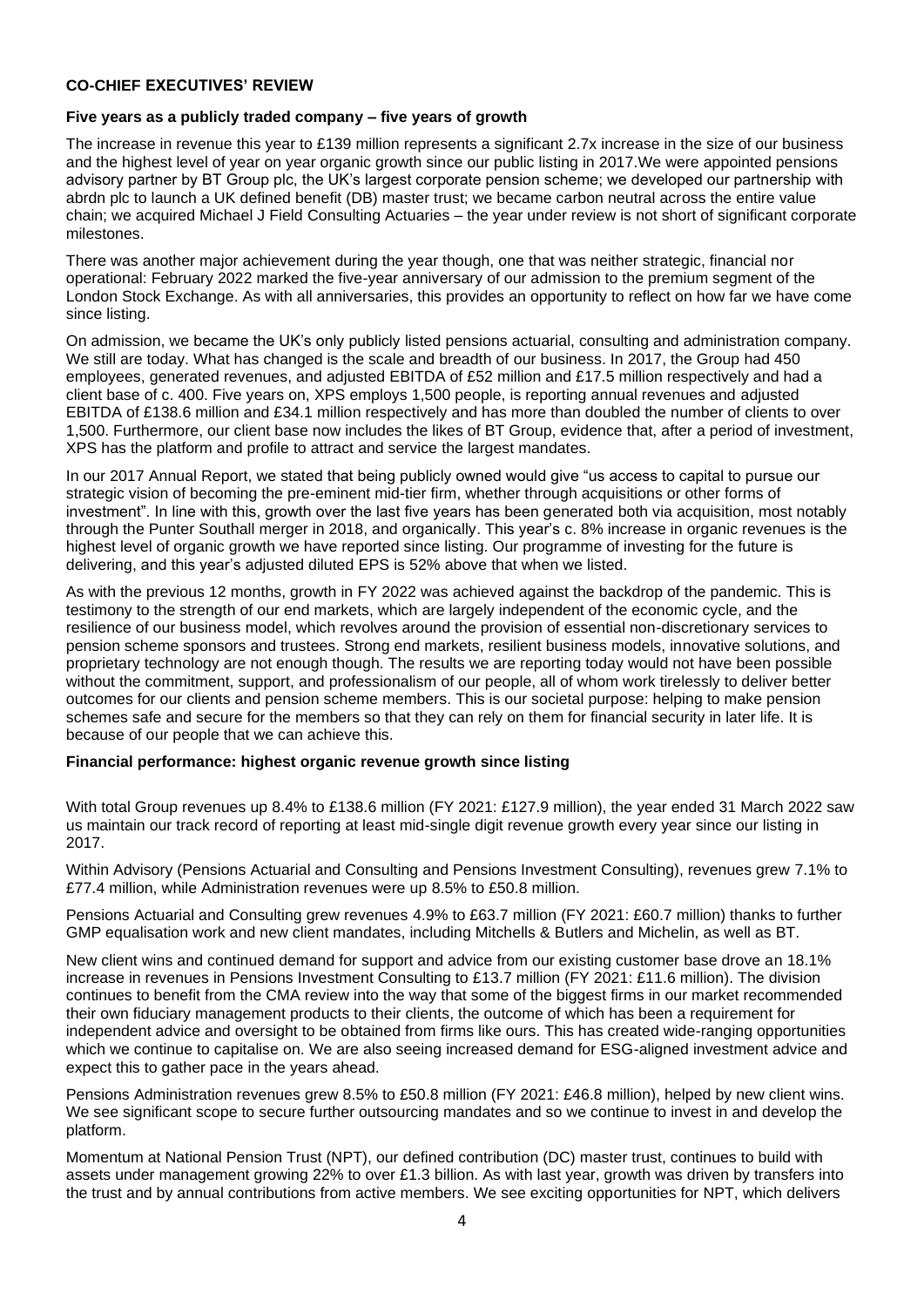bespoke solutions for clients via a common platform. In terms of investment returns, NPT's default investment strategy was the year's top performer in the master trust universe.

The number of clients in our SIP division grew during the year driving a 9% growth in revenues. The recent Michael J Field acquisition strengthens our SIP platform and is expected to help drive organic growth in the years ahead.

Almost all of this year's 8% revenue growth was generated organically – our highest rate of organic growth in the five years since we listed. This record growth rate underpins our belief that, following a capital-intensive period, the benefits of the investments we have made are increasingly driving financial performance. For example, our programme of investing in people, technology and acquisitions has historically resulted in revenue growth outpacing earnings. Now that we have a scalable and highly cash-generative platform in place that wins major mandates, we have significantly narrowed the historical revenue/earnings gap this year and in future expect it to improve further. Adjusted EBITDA for the year increased 7% to £34.1 million (FY 2021: £32.0 million), while statutory profit before tax rose 48% to £16.9 million (FY 2021: £11.4 million) and adjusted diluted EPS rose 4% to 10.2p (FY 2021: 9.8p).

As with previous years, the strong financial performance we are reporting today is a reflection of the structurally driven end markets in which we operate and the four-pillared strategy we are implementing.

During the year we made significant investments in technology, particularly in our administration business. We acquired proprietary technology that we will develop during FY 2023 and deploy in the years beyond. The focus of this investment is to continually improve client service and drive efficiency in our business. We are also focused on developing online portals that will improve the experience of members of our pension scheme clients.

# **Counter-cyclical and growing markets**

Our market is the provision of consulting and administration services to DB pension schemes, the liabilities of which run off over many decades. In the DC space, we also provide administration and consulting services, alongside our own master trust solution. The fee market in which we operate is large at over £2 billion and growing at a rate of between 3% and 4% per annum. Growth comes from the expansion of services to existing clients, either in response to regulatory change or through cross-selling, net new client wins and inflation-linked fees.

Whether small changes in, for example, tax rules or more fundamental changes such as a new funding regime for DB schemes, clients require bespoke advice and quidance on how change affects them. Periods of significant regulatory upheaval are therefore drivers of market growth. Today, in response to corporate scandals, such as BHS and Carillion, more regulatory change is taking place or is in the pipeline than at any time in the past 20 years. Pension schemes have risen up the corporate agenda and with them the need for the specialist and nondiscretionary services XPS Group provides. A glance at current regulatory drivers highlights the level of change at play:

- the Pension Schemes Act 2021 focuses on how corporates finance their arrangements and how schemes are treated following M&A;
- New Funding Code (expected end of 2022) will impact how pension schemes are funded;
- GMP equalisation November 2020's ruling that companies must correct the unequal treatment of men and women in relation to a small (but overlooked) part of 80s/90s pension schemes continues to generate work that will take years to complete;
- Single Code of Practice (upcoming) will likely increase trustees' governance requirements;
- Task Force on Climate-related Financial Disclosures (TCFD) pension schemes are having to satisfy new requirements focused on improving the quality of governance and reporting in respect of climate-related risks and opportunities; and
- CMA Review continues to provide tailwinds via the independent advice recommendation.

The ever-changing regulatory landscape not only increases the scope of advice and services we provide to our existing clients, it also generates opportunities to win outsourcing mandates from internally administered schemes. Regulation is making pension administration more and more complex for in-house teams, so too are cyber security and GDPR.

Outsourcing, which involves the transfer of schemes and teams to businesses like XPS, provides a solution. We are a recognised leader in this area – at XPS, we estimate we have executed around half of all administration outsourcings in the last decade.

Regulatory change, particularly with regards to governance arrangements, is also driving growth in the DC market. XPS Group helps in two ways: we work with trustees to improve governance through our growing DC consulting practice; and we offer a solution via NPT, our own consolidation vehicle.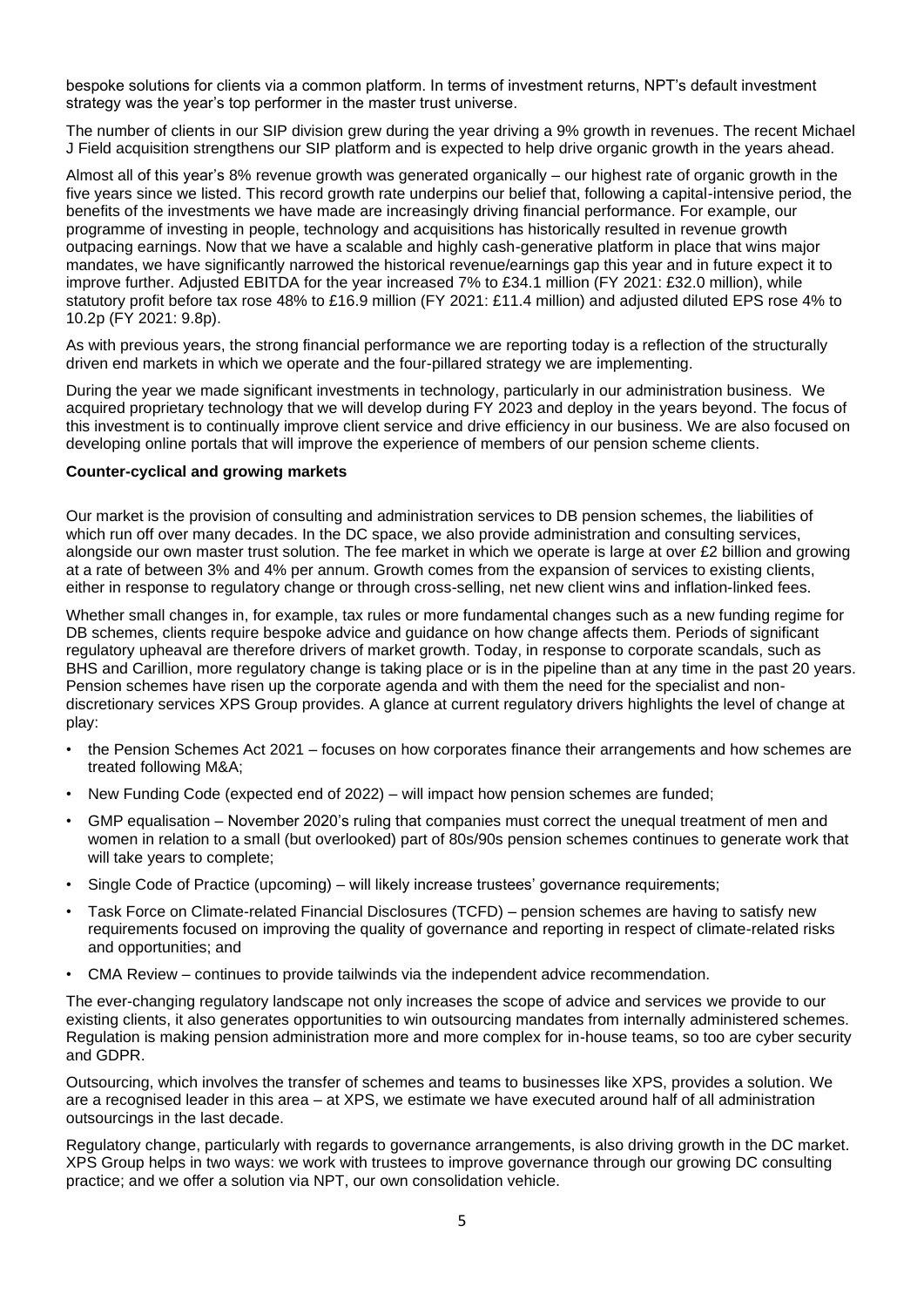# **Progress across our four strategic pillars**

It is one thing to operate in a large, long dated, and growing market, but another to maximise the opportunity. We strive to achieve this by implementing a strategy that is centred around four key pillars:

**Regulatory change as a driver of activity:** by leveraging our expertise, we offer clients bespoke advice and support whenever there is regulatory change. We are doing this in the GMP equalisation space. Here our marketleading, proportionate, and pragmatic approach won mandates from a number of large schemes during the year, both from our own clients and from those of other firms. As well as growing our revenues, winning work such as this generates cross-selling opportunities.

**Growth through expanding services:** the year under review saw us add to our offering. We have added Member Analytics, which analyses demographics and behaviours and how these can best be served, and Covid-19 Analytics, which provides market-leading analysis on the long-term impact of the pandemic. In addition, we formally established a Trustee Governance offering, which takes on pension scheme governance and management, and won competitively tendered new appointments in the market. In addition, we are now providing DC consulting services to a growing number of clients, and we continue to invest in additional functionality in our Radar risk analysis software. We have also added two senior hires to our growing risk transfer practice, which is an area of the market that we expect to grow significantly.

In March 2022, we announced a strategic alliance with abrdn plc to launch a UK DB master trust in Q2 2022. The master trust is believed to be the first developed and launched jointly by an independent pensions consultancy and a leading global asset manager. It will deliver a one-stop-shop solution covering all the services required to run small and medium-sized legacy DB pension schemes and is expected to generate cost savings and improve governance and member benefit security.

**Growing market share:** Based on full year revenues of £138.6 million, XPS Group's market share stands at 6- 7%. Considerable room remains for further growth. Maintaining a healthy pipeline of business opportunities across all service lines is key and our "Market Force" initiative generated multiple new business leads from the large pension schemes targeted. Several of these were converted during the year in both Advisory and Pensions Administration.

**Growth through M&A:** the market in which we operate is fragmented. Significant scope remains to grow market share via acquisition. We have a long track record of successfully integrating new businesses, including Punter Southall in 2018 and the smaller bolt-on acquisitions of Kier Pensions Unit, Trigon and Royal London Corporate Pension Services that followed. All of these were executed with high employee and client retention. We are constantly evaluating businesses that match our key investment criteria, including cultural alignment, capability enhancement and cross-selling opportunities. One such business was acquired in the second half of the year – Michael J Field Consulting Actuaries, a specialist SIPP and SSAS provider that complements our existing capabilities and expands the reach of our offering to a wider base of clients and financial advisers.

# **Delivering for our people**

XPS is only as good as its people. Our societal purpose helps us attract, inspire, and retain talent. So too does our corporate culture: employee centric; inclusive; friendly; and meritocratic. We do not, however, take the above for granted. Our people deliver for us. We must deliver for them. In line with this, we constantly strive to ensure our working arrangements and practices are embedded with a high level of flexibility, inclusivity, and care. Our aim is to ensure all our people feel they belong at XPS and that they have the opportunity to progress on merit. The launch of our flexible working model, My XPS, My Choice, during the year is one example of the importance we place on looking after our people. So too is our annual employee survey, the results of which were highly encouraging with 95% of respondents agreeing that XPS is a good place to work, an improvement on the previous year's 94%.

The year also saw us train over 50 members of staff as Mental Health Allies to provide confidential in-house counselling; sign up to independent counselling service, Unum; host a wide variety of team events, societies and fundraisers, as well as women and LGBT+ networks; celebrate Black History Month; and hold our second Values in Practice Awards, which recognises people and teams who have gone above and beyond.

We value all our people, and thank them for delivering yet another successful year. We would like to personally thank Jonathan Bernstein who, after holding various roles within the Group, most recently as Chief Operating Officer, retired during the year. The Board and management team thank Jonathan for his valuable contribution to the XPS journey and we wish him a long, healthy, and happy retirement. Jonathan's responsibilities have been reallocated among existing management as well as to our first ever Chief Information Officer (CIO), Jon Marchant. Jon, who has over 20 years' experience, most recently as CIO at PayPoint, has been appointed to drive our tech strategy forward. As we announced following year end, Tom Cross Brown will retire as the Group's Chairman following the AGM in September 2022. On behalf of the Board, we would like to thank Tom for his commitment and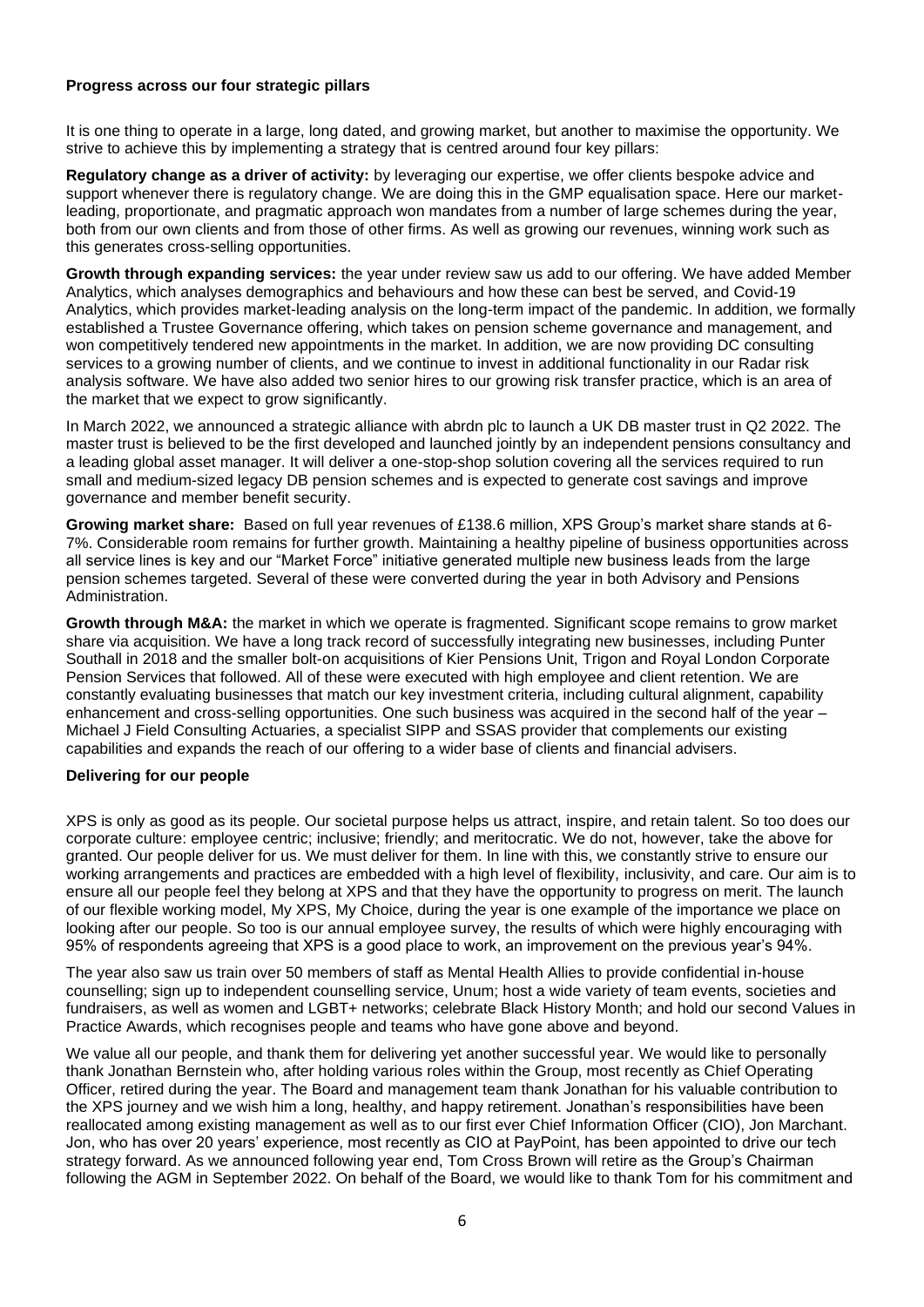contribution since his appointment as Chairman in January 2017. Tom has seen XPS through a transformational period and we wish him well for his retirement. We look forward to working with the new Chair when appointed.

# **Growing sustainably**

As one of the leading pensions consultancies in the UK, XPS is in a strong position to promote sustainable/responsible business practices across its customer as well as its supplier base – the £140 billion or so of assets under XPS investment advisory provide substantial collective purchasing power to drive positive change.

While our investment consulting business delivers market-leading ESG-aligned investment advice, it is important that XPS leads by example. During the year we became carbon neutral following the purchase of UN-approved carbon credits. As well as Scope 1 and 2 emissions from our own activities, these cover Scope 3 emissions produced by suppliers when serving XPS.

Achieving carbon neutrality through the purchase of carbon credits does not represent the sum of our ambitions. It is one step of a journey. The next is to reduce our direct carbon footprint.

### **Outlook**

The FY 2022 results demonstrate the continued resilience and predictability of our business, with a high proportion of our revenues being non-discretionary and recurring as they are received for essential services. As such, we remain protected against the impact of the wider global political and economic situation.

We expect the demand for our services to remain high as we help our clients navigate the complex and evolving regulatory backdrop. We have continued to develop service lines to meet client needs, including in the areas of scheme governance and in risk transfer where we have invested in our team. Recent client wins and a strong pipeline of opportunities will support further growth in the coming year.

We remain mindful of the current inflationary backdrop but remain confident in our business model to be able to minimise the impact of inflationary pressures on profits whilst still maintaining investment in our market leading products, platform, and people. Many of our contracts have mechanisms by which our fees automatically increase in line with inflation, and we will maintain a focus on overall efficiency and a disciplined approach to pricing our services.

The Group has made a good start to the new financial year, and we remain confident in delivering against market expectations for the current year.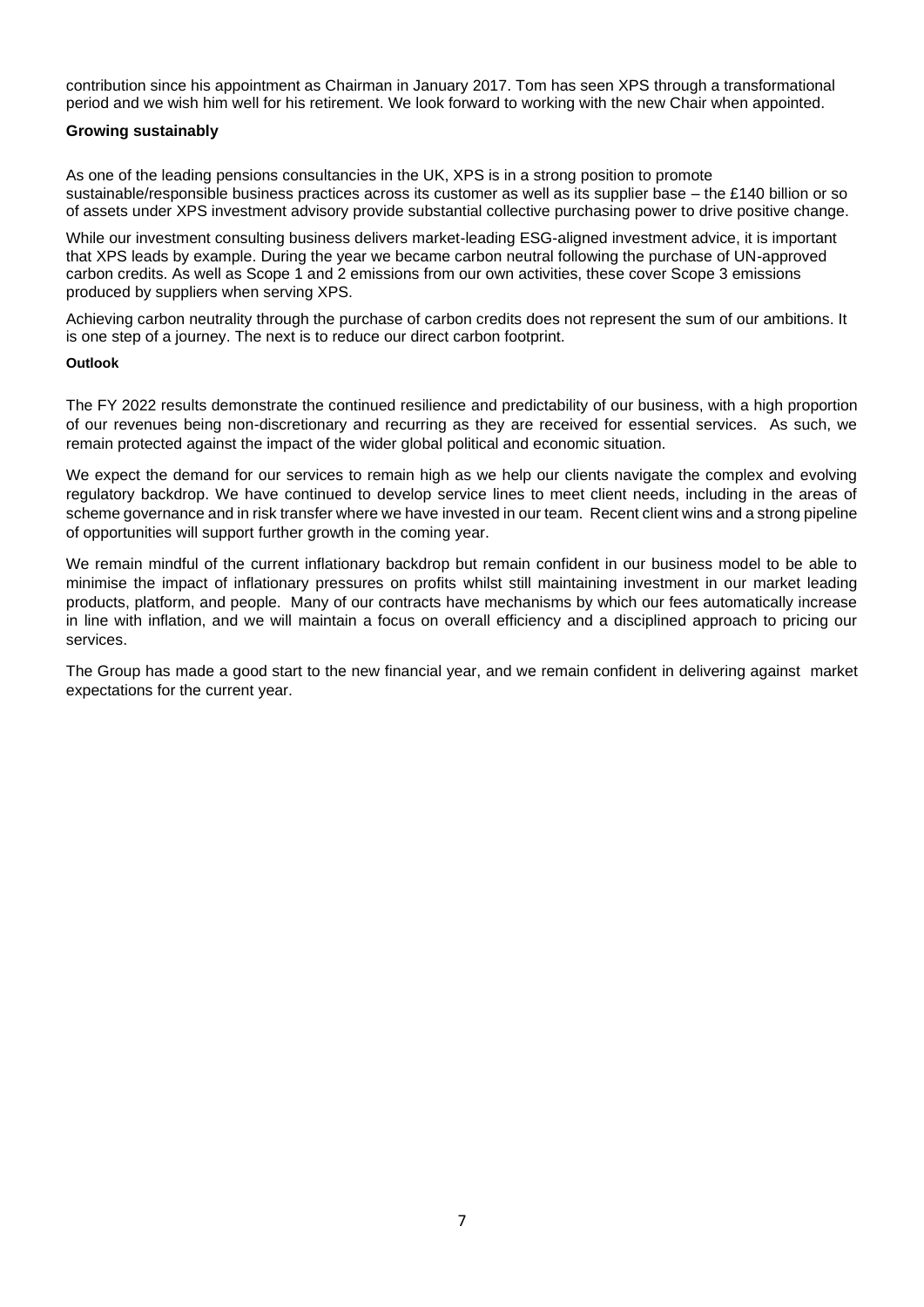# **FINANCIAL REVIEW**

The business has performed very well with revenues growing 8% year on year, nearly all of which was organic. The revenue growth has been delivered efficiently, with total staff cost growth now below revenue growth. We have continued to invest in areas such as risk transfer and member analytics and made capital investment in developing our own administration platform which will further enhance our operational gearing in the future.

### **Significant accounting matters**

# *Adjusted numbers*

We continue to show adjusted numbers in our results to better reflect the underlying business performance. The adjusted numbers exclude exceptional and non-trading items such as the amortisation of acquired intangible assets as well as share-based payment costs. The exceptional and non-trading items are disclosed in the notes to the financial statements. These alternative performance measures may not be similar to those defined by other entities but help to explain the progress within the underlying business.

### **Group income statement**

|                                       |       | FY 2022 FY 2021 | Change |
|---------------------------------------|-------|-----------------|--------|
|                                       | £m    | £m              | %      |
| Revenue                               |       |                 |        |
| Pensions Actuarial & Consulting       | 63.7  | 60.7            | 5%     |
| <b>Pensions Investment Consulting</b> | 13.7  | 11.6            | 18%    |
| <b>Total Advisory</b>                 | 77.4  | 72.3            | 7%     |
| <b>Pensions Administration</b>        | 50.8  | 46.8            | 9%     |
| <b>SIP</b>                            | 6.1   | 5.6             | 9%     |
| <b>NPT</b>                            | 4.3   | 3.2             | 34%    |
| <b>Total revenue</b>                  | 138.6 | 127.9           | 8%     |
| Adj. EBITDA <sup>1</sup>              | 34.1  | 32.0            | 7%     |
| Depreciation & amortisation           | (5.3) | (4.9)           | (8%)   |
| Adj. EBIT <sup>1</sup>                | 28.8  | 27.1            | 6%     |
| Exceptional & non-trading items       | (9.8) | (13.9)          | 29%    |
| Net finance expense                   | (2.1) | (1.8)           | (17%)  |
| <b>Profit before tax</b>              | 16.9  | 11.4            | 48%    |
| Income tax expense                    | (7.5) | (2.4)           | (213%) |
| <b>Profit after tax</b>               | 9.4   | 9.0             | 4%     |

1 Adjusted measures exclude the impact of exceptional and non-trading items: acquisition-related amortisation, share-based payments, corporate transaction costs, restructuring costs and other items considered exceptional by virtue of nature, size and incidence. See note 2 for details of exceptional and non-trading items.

### **Revenue**

Total Group revenues grew 8% year on year with all divisions achieving year on year growth.

Pensions Actuarial and Consulting is the Group's largest business. The division achieved 5% year on year growth in revenues, due to high client activity levels driven by continued regulatory changes as well as further new business wins for the Group.

Pensions Investment Consulting had another strong year with a number of new client mandates as well as continued growth in fiduciary management oversight appointments following the CMA ruling in 2019. Revenues in this division grew 18% year on year.

Pensions Administration revenues grew 9% year on year with a number of new client wins coming on stream during the year, and increased levels of project work. Pensions Administration accounted for 37% of the Group revenues (FY 2021: 37%).

SIP revenues were up 9% on prior year, as strong underlying sales helped offset the impact of the bank base rate reduction in the first half of the year, while the recent base rate increases will have a positive impact on revenues looking forward. The acquisition of the trade and assets of Michael J Field Consulting Actuaries ("Michael J Field") completed in February 2022, and we are pleased that the integration of the business is progressing well.

The National Pension Trust (NPT) business has performed well with revenue growing 34% year on year; with a faster-than-expected recovery in asset prices, as well as additional asset transfers; total assets under management are now over £1.3 billion.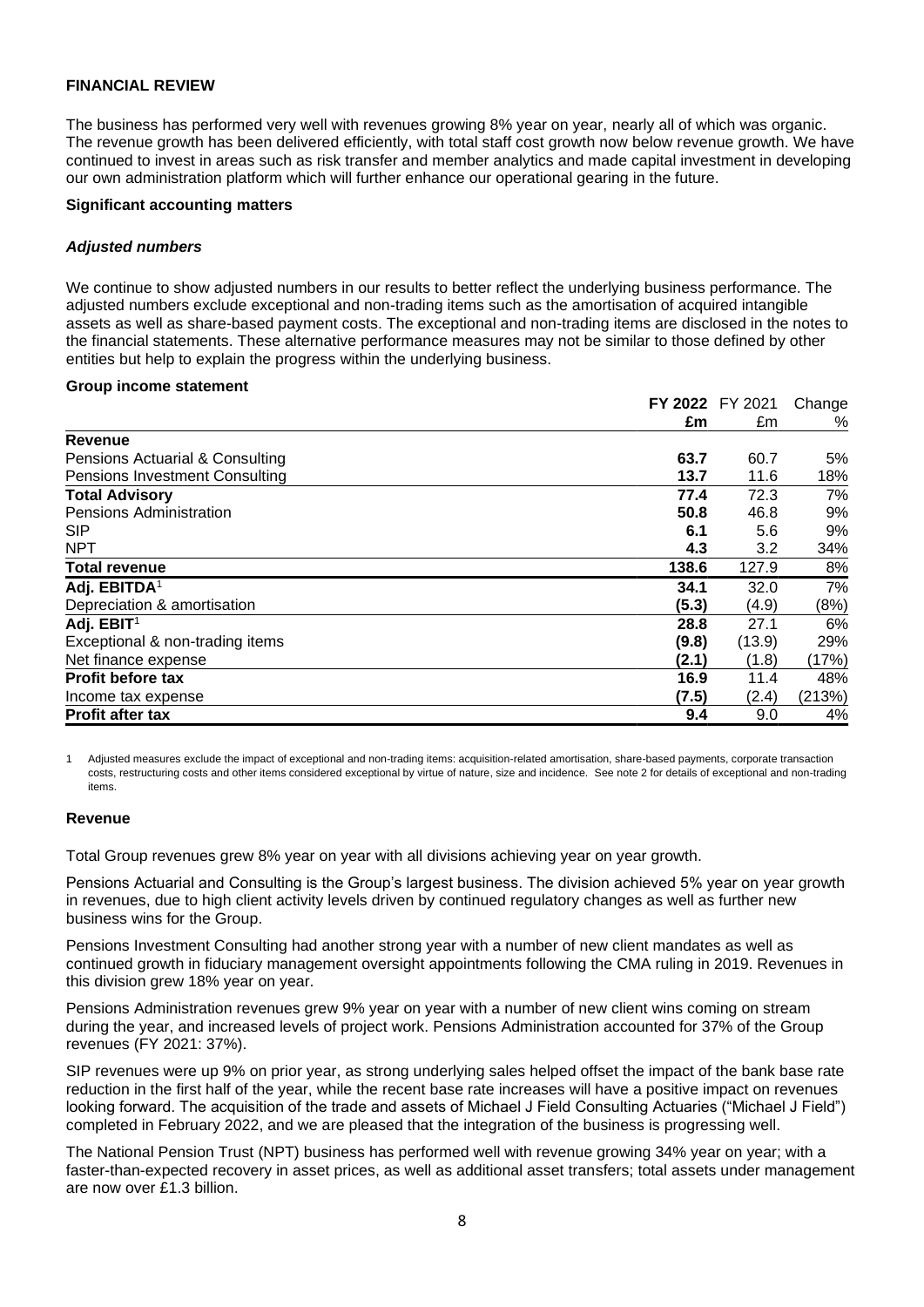# **Operating costs**

Total operating costs (excluding exceptional and non-trading items) for the Group grew by 9% or £9.0 million year on year. The main drivers for the cost increases are an increase in headcount as the business grows (1,442 FTE v 1,325 last year), continued investment in IT (particularly cyber security), and higher bonus cost in light of the strong financial performance.

As a result, the Group's adjusted EBITDA grew by 7% year on year. Adjusted EBITDA margin was 25% (FY 2021: 25%). Statutory profit before tax grew by 48% year on year.

# **Exceptional and non-trading items**

Exceptional and non-trading items in the year totalled £9.8 million (FY 2021: £13.9 million). Amortisation of acquired intangible assets amounted to £6.6 million (FY 2021: £6.5 million). Share-based payment charges were £3.9 million (FY 2021: £4.9 million). An exceptional credit in the year of £1.0 million was due to the unwinding of an exceptional holiday pay accrual made in the prior year. The Group also incurred corporate transaction costs of £0.3 million (FY 2021: £0.2 million) in the year.

Tax on the exceptional and non-trading items was £2.5 million (FY 2021: credit of £2.3 million). The large increase is due to the revaluation of deferred tax liabilities as a consequence of the increase in corporation tax from 1 April 2023 to 25%.

See note 6 to the financial statements for further information on the items detailed above.

# **Net finance costs**

Net finance costs for the year were £2.1 million (FY 2021: £2.0 million).

# **Taxation**

A tax charge of £5.0 million (FY 2021: £4.7 million) was recognised on adjusted profits (before exceptional and non-trading items) which represents an effective tax rate of 19% (FY 2021: 19%). The Group also recognised a tax charge of £2.5 million (FY 2021: credit of £2.3 million) on exceptional and non-trading items, which resulted in an overall tax charge for the year of £7.5 million (FY 2021: £2.4 million). As previously disclosed, the increase in corporation tax in FY 2024 to 25% has driven an increase in tax charges in the year now that the rate has been enacted as the deferred tax liabilities are revalued at the higher rate.

Our businesses generate considerable tax revenue for the government in the UK. For the year ended 31 March 2022, we paid corporation tax of £3.9 million (FY 2021: £3.3 million); we collected employment taxes of £22.5 million (FY 2021: £22.8 million) and VAT of £21.3 million (FY 2021: £20.2 million). Additionally, we have paid £1.2 million (FY 2021: £1.2 million) in business rates. The total tax contribution of the Group was therefore £48.9 million (FY 2021: £47.5 million).

# **EPS**

The basic EPS for FY 2022 is 4.6p (FY 2021: 4.4p). The higher profit before tax is largely offset by the increase in tax due to the future rate change.

Adjusted fully diluted EPS of 10.2p was delivered in FY 2022 (FY 2021: 9.8p), an increase of 4% year on year.

# **Dividend**

A final dividend of 4.8p is being proposed by the Board (FY 2021: 4.4p). The final dividend, if approved, which amounts to £9.7 million (FY 2021: £9.0 million), will be paid on 22 September 2022 to those shareholders on the register on 26 August 2022.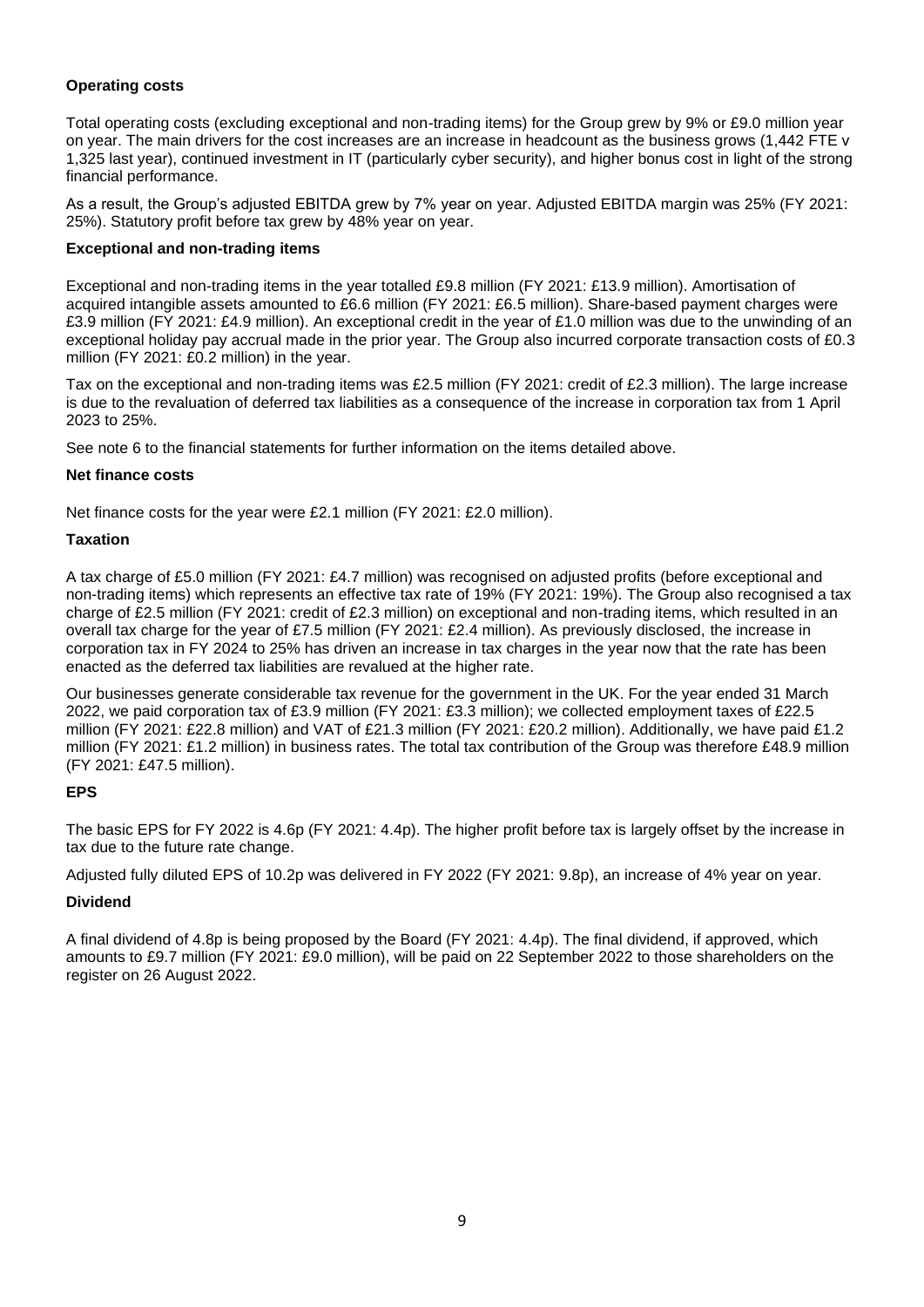# **Cash flow, capital expenditure and financing**

|                                        | 31 March | 31 March |
|----------------------------------------|----------|----------|
|                                        | 2022     | 2021     |
| Non-GAAP cash flow                     | £m       | £m       |
| <b>Operating</b>                       |          |          |
| <b>Adjusted EBITDA</b>                 | 34.1     | 32.0     |
| Change in net working capital          | (0.7)    | 4.4      |
| Other                                  | (0.6)    | (0.7)    |
| Adjusted operating cash flow           | 32.8     | 35.7     |
| <b>OCF</b> conversion                  | 96%      | 112%     |
| <b>Financing &amp; tax</b>             |          |          |
| Net finance expense                    | (1.5)    | (2.1)    |
| Taxes paid                             | (3.9)    | (3.3)    |
| Proceeds from/(repayment of) new loans | 3.9      | (11.5)   |
| Repayment of lease liabilities         | (2.7)    | (2.6)    |
| Share-related movements                | (3.3)    | (3.4)    |
| Net cash flow after financing          | 25.3     | 12.8     |
| Investing                              |          |          |
| Acquisition (net of disposals)         | (1.5)    | (0.2)    |
| Capex                                  | (7.9)    | (2.4)    |
| Restricted cash (NPT)                  |          | (0.5)    |
| Net cash flow after investing          | 15.9     | 9.7      |
| Dividends paid                         | (14.1)   | (13.4)   |
| <b>Exceptional items</b>               | (0.3)    | (2.1)    |
| <b>Movement in cash</b>                | 1.5      | (5.8)    |
| Net debt                               | 54.6     | 50.4     |
| Leverage                               | 1.74x    | 1.74x    |

FY 2022 has been another year of strong cash performance for the Group. Adjusted operating cash flow decreased by £2.9 million driven by a £2.1 million increase in EBITDA offset by a £5.1 million reduction in net working capital. Other items were an outflow of £0.6 million compared to an outflow of £0.7 million in FY 2021. Overall, this resulted in adjusted operating cash flow conversion of 96% compared to 112% in the prior year.

Taxes paid in the year were £3.6 million lower than the income statement charge as the current year tax charge includes a large tax charge in deferred tax due to the future rate increase.

During the year, the Group drew down £5.0 million of the RCF. A new facility was negotiated in the year, for four years from October 2022 at a margin above SONIA. The new facility is for £100 million, with an accordion of a further £50 million.

Capital expenditure in the year amounted to £7.9 million (FY 2021: £2.4 million) with £0.8 million spent on leasehold improvements and office fitouts and the remaining £7.1 million on software development, enhancements to our platforms, cyber security, and other IT equipment.

After paying £14.1 million in dividends and £0.3 million of exceptional costs, the Group cash balance increased by £1.5 million year on year to close at £10.1 million. The Group had drawn down £64 million of its £100 million RCF at 31 March 2022, resulting in a net debt of £54.6 million, an increase of £4.2 million year on year.

### **Going concern**

Details on the Directors continuing to adopt the going concern basis in preparing the financial statements can be found in the Viability Statement in the Strategic Report in the Annual Report. The Directors have confirmed that, after due consideration, they have a reasonable expectation that the Company and the Group have adequate resources to continue in operational existence for the foreseeable future. For this reason, they continue to adopt the going concern basis in preparing the financial statements.

### **Subsidiary undertakings**

The subsidiary undertakings of the Group in the year are listed in note 35 in the Annual Report.

Snehal Shah Chief Financial Officer 22nd June 2022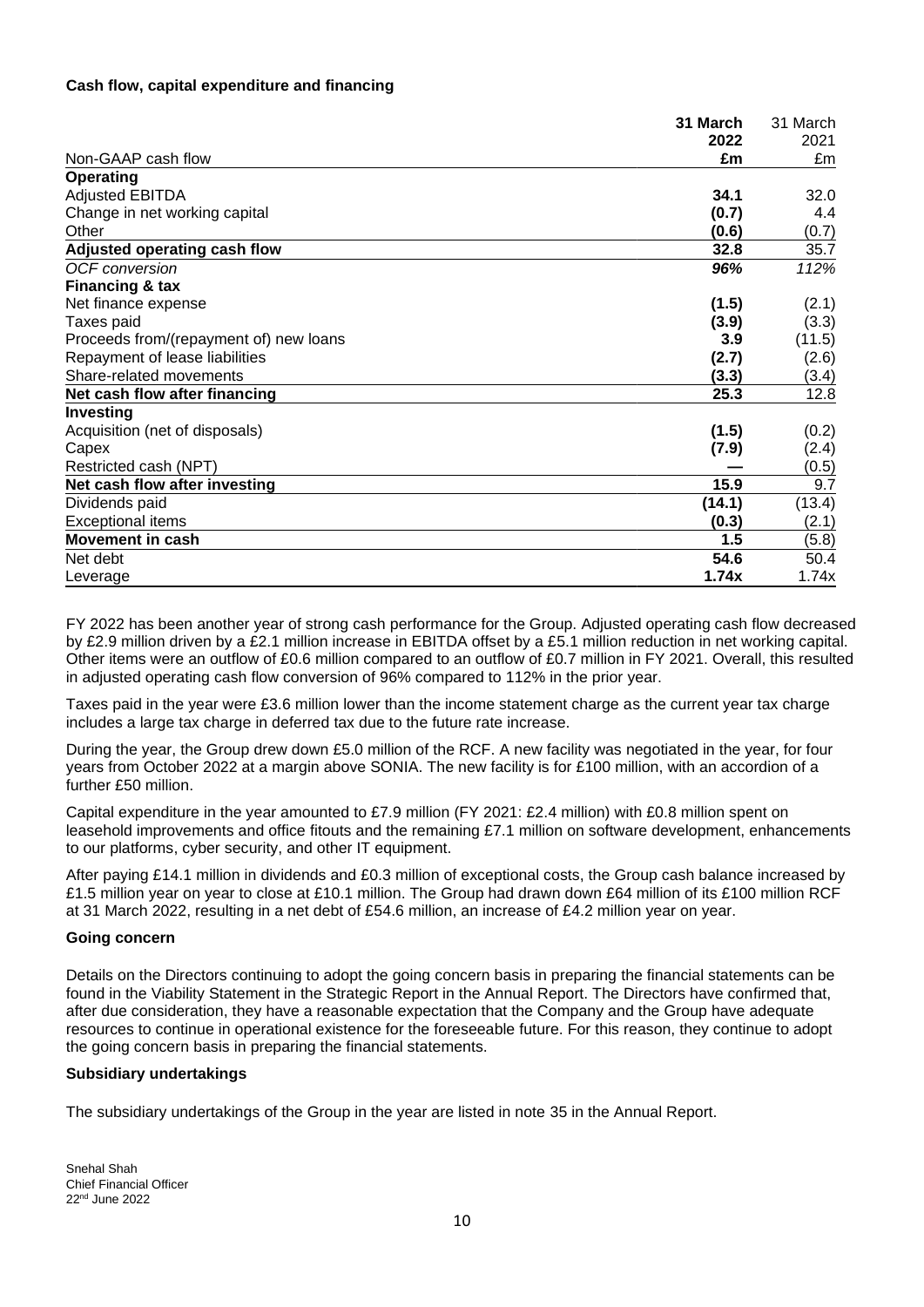# **Principal Risks and Uncertainties**

Robust and effective Risk Management ensures the Group is able to deliver successful outcomes for our customers, supporting delivery of consistent financial results. The frameworks in place allow the Group to clearly understand its risk profile and adapt to new threats and opportunities in an agile way, supporting further growth. These frameworks also provide the information needed to ensure the appropriate skills, expertise and internal controls are in place and maintained to manage risks on an ongoing basis.

Over the year the Group has looked to improve its risk management capabilities and enhance its ability to identify, evaluate and monitor its principal risks. This has included supporting our ability to address the challenges presented by the ongoing Covid-19 pandemic and other changes to the external threat environment such as the continuing increases in phishing and ransomware attacks.

Significant enhancements to the risk management framework since the last report include:

- the development of our existing assurance frameworks in place to ensure they continue to provide independent validation of key controls and their effectiveness. This included the move to the new AAF 01/20 framework, expanding the scope of our ISO 27001 certification and the introduction of annual Cyber Essentials Plus certification;
- completing the integration of our Environmental Management System into existing risk frameworks, supporting compliance with regulatory obligations such as TCFD and enabling the Group to gain ISO 14001 certification;
- the development of the Executive level Risk Management Committee, including the expansion of attendees to include the CFO and new CIO;
- the expansion of the dedicated Information Security team, including the introduction of several additional technical security enhancements; and
- the development of the third party assurance framework, to ensure that supply chain risks are managed and operational resilience plans are in place and effective.

The Group continues to operate a three lines of defence model which supports the promotion of effective risk management and seeks to prevent risk taking that exceeds the Group's appetite.

The Board, with the support of the Audit and Risk Committee, has identified the principal risks that could materially impact the Group's ability to achieve its objectives and deliver its strategy.

These include general business risks that are faced by the Group and are comparable to those that would be faced by similar businesses operating in the pensions sector. These general business risks include:

- political/economic/social risks created by the political, economic/financial and social environment in which we operate, e.g. war, demographic trends, pandemics, Government influence on business, currency changes, market volatility, inflation, interest rates and liquidity;
- competition risks of change on the demand side of the business due to changes in customer demands or competitors, likely to influence entire industry, e.g., aggressive competitor pricing, consolidation trends, major technological innovation and substitute technologies. These changes may not directly affect the Group but could influence the entire industry; and
- legal and regulatory risks associated with the criminal and civil judicial processes and contract law, e.g. not identifying changes required by new legislation, increased litigation in a particular field, environmental impacts and industrial accidents.

The material risks and uncertainties which are either unique to the Group or apply to the pensions industry in which we operate are detailed below. They are not set out in any priority order, nor do they include all those associated with the Group.

Specific risks that are material to XPS Group are: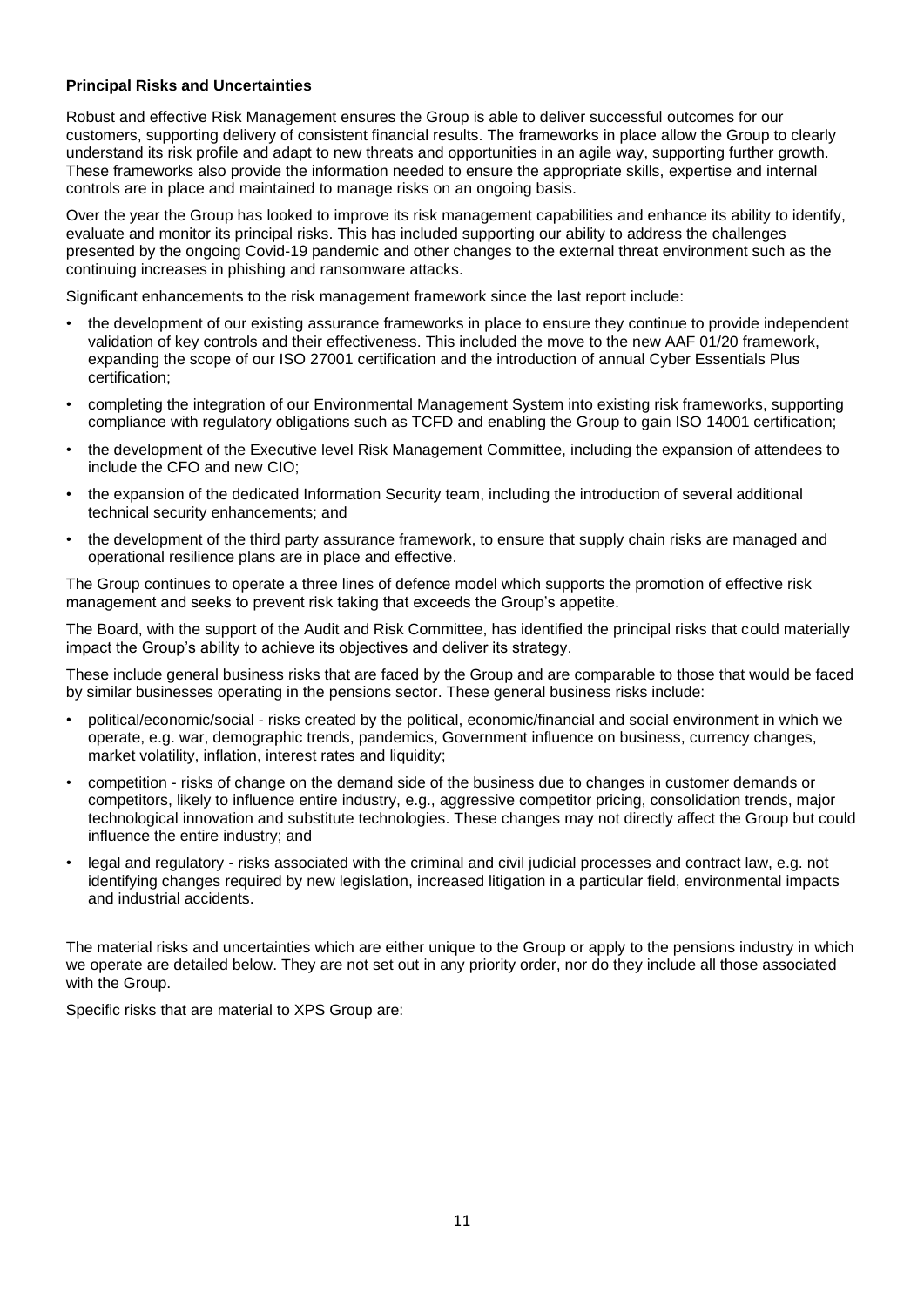# **Strategy**

# *Stable*

# *Description*

Risks linked to the assumptions of future development and size of pensions market used to develop the strategy or business model or business portfolio, e.g. poor data, group think or lack of diversity of opinions.

### *Key mitigations*

The Board approves and regularly reviews the Group's strategy in conjunction with budgets, targeting long term increases in shareholder value and ensuring robust independent challenge.

Key decisions are assessed against risk appetites for key Group risks with a risk management framework in place to identify and escalate where strategic decisions may have unintended impacts.

### *Rationale for change* Stable

# **Strategic planning and execution**

# **Improving** *Description*

Risks linked to assessing, evaluating, planning and poor budgeting and planning, inadequate or misleading communications or poor management of change or projects.

# *Key mitigations*

executing the strategy, e.g. assigned for the delivery of initiatives and The Board regularly reviews the Group's strategy, XPS has recruited Jon Marchant in supported by the Executive with responsibilities provision of regular progress updates.

> Specific project management resources are used to deliver large scale change initiatives, allowing risks to delivery of initiatives to be clearly identified at planning stage along with mitigations.

### *Rationale for change*

the new role of Chief Information Officer. The CIO is instrumental in driving and co-ordinating technology development.

This has included the introduction of a single Development and Delivery team that co-ordinates and delivers business initiatives across the Group.

#### **Financial performance Improving** *Description* Risks relating to the failure The Group has a highly qualified and experienced The Group has progressively to monitor and appropriately manage the financial controls framework in place and key financial performance of the Group on an ongoing basis which could lead to poor management decisions, higher costs and/or inaccurate external financial reporting. *Key mitigations* financial reporting team. There is an extensive controls are regularly tested by internal and external audits. The Group undertakes detailed bottom-up budgeting and reforecasting exercises with the final budget and reforecast approved by the Board. Management information is published on a regular basis and the Executive Committee reviews the financial performance of the Group at least *Rationale for change* improved it's budgeting and forecasting frameworks. These improvements are evidenced through consistent delivery of financial results in line with or ahead of market consensus.

monthly. The Board receives and scrutinises the financial performance of the Group at each Board

meeting.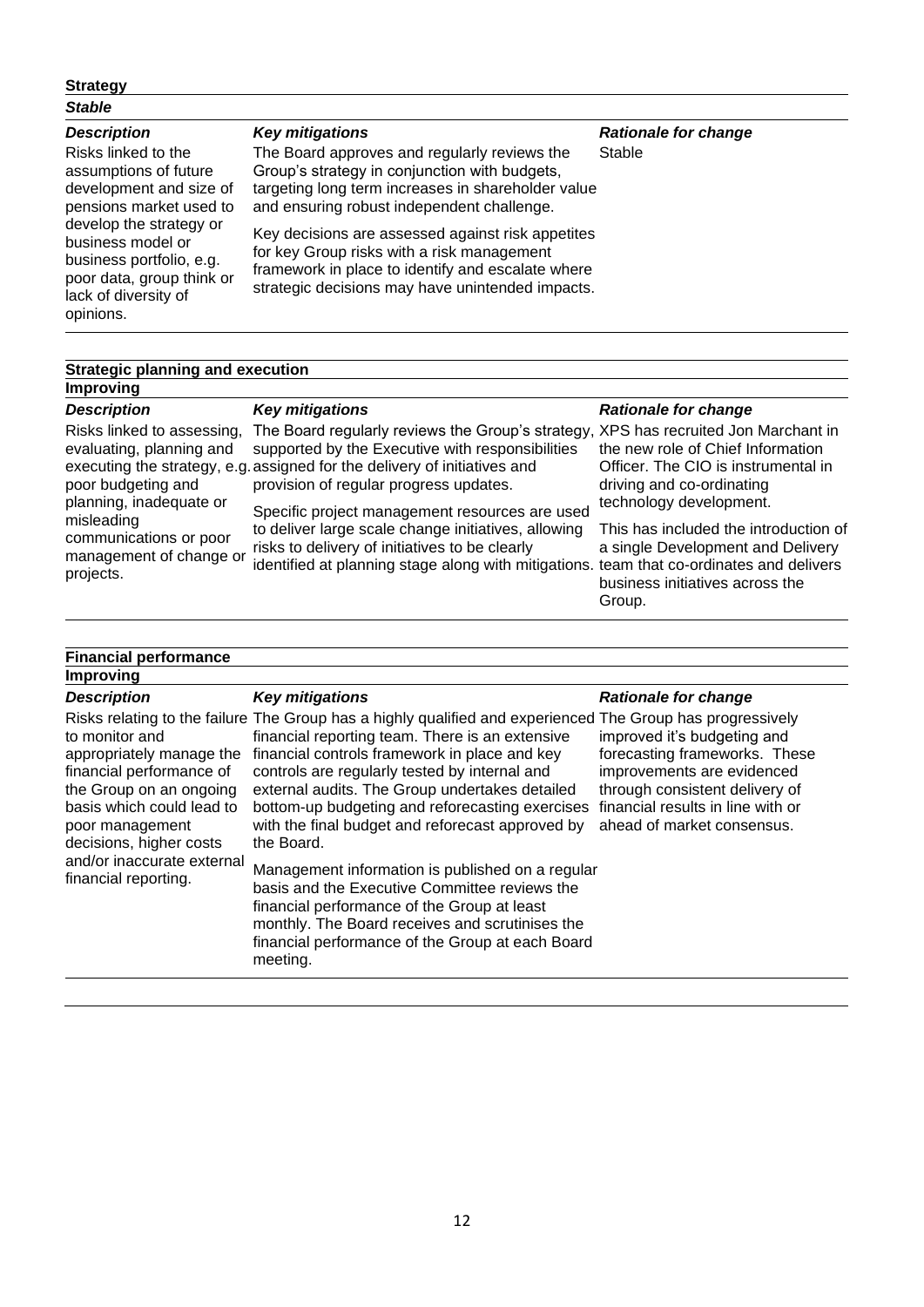| <b>Errors</b>                                                                                                                                                                                                              |                                                                                                                                                                                                                                                                                                                                                                                                           |                             |
|----------------------------------------------------------------------------------------------------------------------------------------------------------------------------------------------------------------------------|-----------------------------------------------------------------------------------------------------------------------------------------------------------------------------------------------------------------------------------------------------------------------------------------------------------------------------------------------------------------------------------------------------------|-----------------------------|
| <b>Stable</b>                                                                                                                                                                                                              |                                                                                                                                                                                                                                                                                                                                                                                                           |                             |
| <b>Description</b>                                                                                                                                                                                                         | <b>Key mitigations</b>                                                                                                                                                                                                                                                                                                                                                                                    | <b>Rationale for change</b> |
| Risks relating to material<br>mistakes made by staff,<br>including the non-<br>compliance with<br>established procedures,<br>e.g. failure to calculate<br>benefits correctly or not<br>following peer review<br>processes. | The Group recruitment process ensures only high Stable<br>calibre staff are recruited, who are then supported<br>by training programmes. Staff use standardised<br>documented processes and checklists for key<br>processes.<br>Higher risk work is identified with peer review and<br>additional sign-off required, with regular quality<br>audits to confirm processes are being followed<br>correctly. |                             |
|                                                                                                                                                                                                                            | Insurance arrangements are in place to limit the<br>loss should an error occur, with root cause<br>analysis used to identify where controls can be<br>improved.                                                                                                                                                                                                                                           |                             |

| Theft and fraud (financial and physical assets)<br><b>Improving</b>                                                                                                                       |                                                                                                                                                                                |  |  |
|-------------------------------------------------------------------------------------------------------------------------------------------------------------------------------------------|--------------------------------------------------------------------------------------------------------------------------------------------------------------------------------|--|--|
|                                                                                                                                                                                           |                                                                                                                                                                                |  |  |
|                                                                                                                                                                                           | <b>Rationale for change</b>                                                                                                                                                    |  |  |
| The Group deploys robust physical and systems<br>of duties to preventing individuals from making<br>fraudulent payments or transfers.<br>These controls are supported with staff vetting, | Recent audits of key controls have<br>improved, and these<br>recommendations have been<br>actioned to further enhance<br>frameworks.                                           |  |  |
| independently audited.<br>Insurance arrangements are in place to protect<br>against larger claims.                                                                                        | Whilst we continue to see attempts<br>to impersonate pension scheme<br>members, controls are identifying<br>and preventing these.                                              |  |  |
|                                                                                                                                                                                           | <b>Key mitigations</b><br>safeguarding of Group and access controls, along with enforcing segregation identified areas that can be<br>training and awareness and are regularly |  |  |

| Information/cyber security |                        |                             |
|----------------------------|------------------------|-----------------------------|
| <b>Improving</b>           |                        |                             |
| <b>Description</b>         | <b>Key mitigations</b> | <b>Rationale for change</b> |

Risks relating to the availability of information assets including IT staff or client information, denial of access to systems or data required or business continuity incidents caused by equipment breakdown/fire/ flood.

# *Key mitigations*

confidentiality, integrity and Management System (ISMS) in place to ensure systems, e.g. unauthorised dedicated Information Security team, and a 24/7 access to or disclosure of Security Operations Centre. These are supported The Group has an Information Security that risks are identified and managed effectively. This includes a range of technical controls, a by regular independent audits and penetration tests.

> All staff are provided with comprehensive policies and guidance, with awareness of key topics reinforced with regular training initiatives, e.g. phishing awareness.

> The Group has a range of business continuity capabilities in place to minimise impact of incidents impacting the Group's data, facilities or systems. These include documented plans which are tested regularly.

### *Rationale for change*

Whilst the external cyber threat level continues to increase, the Group's capabilities to deal with these have been significantly enhanced.

This includes the expansion of the Information Security team and additional protective technologies, with independent assurance provided through Cyber Essentials Plus certification.

New DRaaS and BaaS capabilities give the Group strengthened capabilities to deal with ransomware attacks.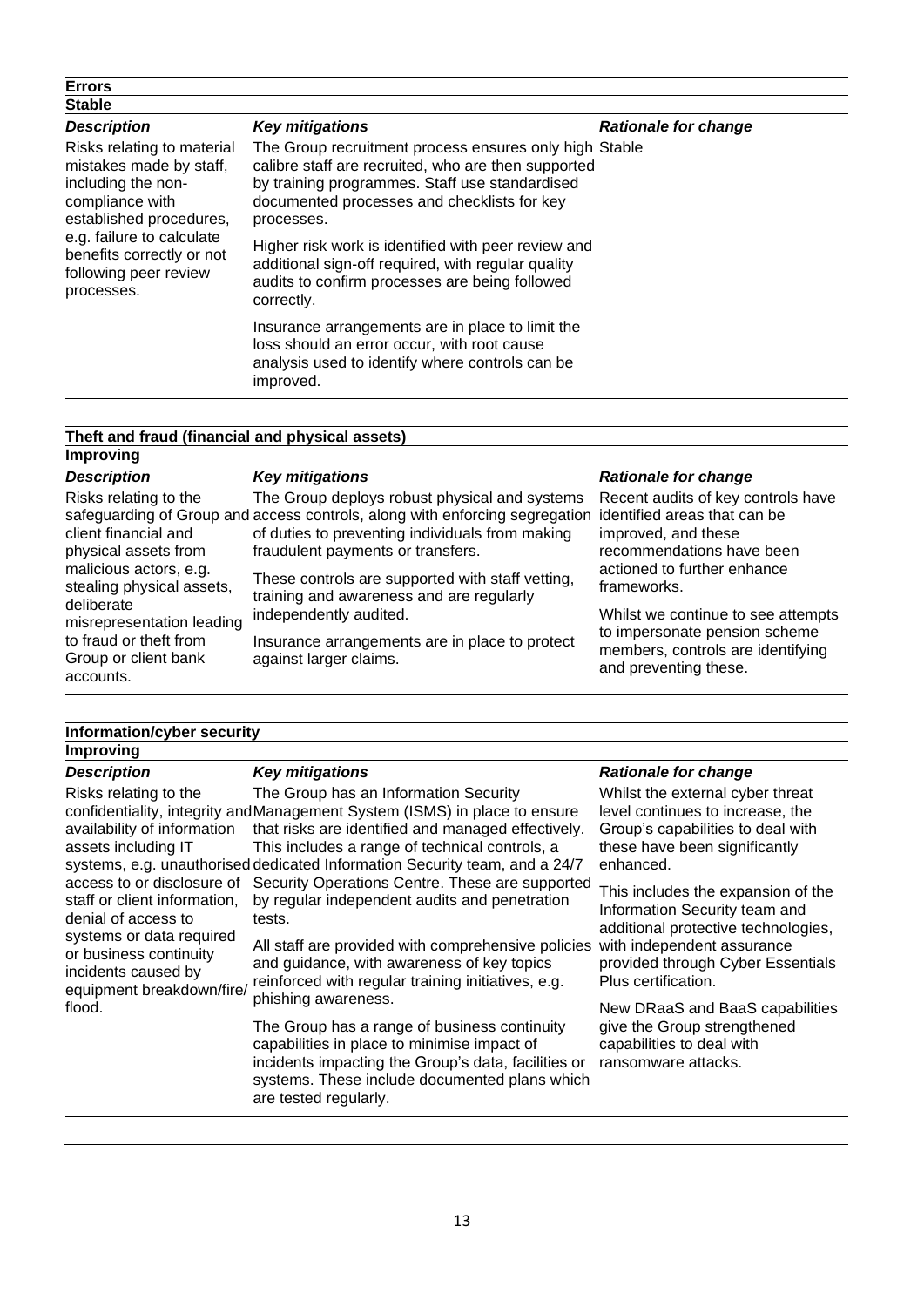| <b>Staff/human resources</b>                                                                                       |                                                                                                                                                                                                                                                                                                                                                          |                             |
|--------------------------------------------------------------------------------------------------------------------|----------------------------------------------------------------------------------------------------------------------------------------------------------------------------------------------------------------------------------------------------------------------------------------------------------------------------------------------------------|-----------------------------|
| <b>Stable</b>                                                                                                      |                                                                                                                                                                                                                                                                                                                                                          |                             |
| <b>Description</b>                                                                                                 | <b>Key mitigations</b>                                                                                                                                                                                                                                                                                                                                   | <b>Rationale for change</b> |
| Risks relating to our<br>retention, succession<br>planning, skills and<br>competence and<br>management capability. | The Group's recruitment strategy is to seek<br>people, e.g. compensation, professional, experienced and qualified staff<br>utilising robust staff recruitment and selection<br>processes. This is supported by comprehensive<br>training, development and performance<br>management processes, with longer-term<br>incentives in place to aid retention. | Stable                      |
|                                                                                                                    | Regular key staff reviews ensure succession<br>planning is kept up to date and remains<br>appropriate.                                                                                                                                                                                                                                                   |                             |
|                                                                                                                    | Staffing requirements are considered as part of<br>the strategy and budgeting process to ensure<br>alignment with business plans.                                                                                                                                                                                                                        |                             |
|                                                                                                                    |                                                                                                                                                                                                                                                                                                                                                          |                             |

| Third party supplier/outsourcing                                                                                                                                                                                     |                                                                                                                                                                                                                                                                                                             |                             |
|----------------------------------------------------------------------------------------------------------------------------------------------------------------------------------------------------------------------|-------------------------------------------------------------------------------------------------------------------------------------------------------------------------------------------------------------------------------------------------------------------------------------------------------------|-----------------------------|
| <b>Stable</b>                                                                                                                                                                                                        |                                                                                                                                                                                                                                                                                                             |                             |
| <b>Description</b>                                                                                                                                                                                                   | <b>Key mitigations</b>                                                                                                                                                                                                                                                                                      | <b>Rationale for change</b> |
| operations, e.g. poor due<br>diligence and selection<br>processes, failure of a<br>supplier to follow agreed<br>upon procedures or<br>financial failure of supplier<br>resulting in inability to<br>deliver service. | Risks relating to the use of The Group has a formal selection process that<br>third parties to support our ensures due diligence is carried out, which is<br>proportionate to the risk of the potential failure of<br>the third party.                                                                      | Stable                      |
|                                                                                                                                                                                                                      | The approvals and signing framework also ensure<br>contracts include key risks relating to services<br>provided and risks identified are managed and<br>accepted prior to agreements being signed. This<br>is supported by ongoing monitoring of key third<br>parties, including SLAs and financial status. |                             |
|                                                                                                                                                                                                                      | Where there is a reliance on a single supplier,<br>contingency plans are in place to protect against<br>failure.                                                                                                                                                                                            |                             |

| <b>Client engagement</b>                                                                                                     |                                                                                                                                                                                                                                                                                                                                                                                                                                                    |                             |
|------------------------------------------------------------------------------------------------------------------------------|----------------------------------------------------------------------------------------------------------------------------------------------------------------------------------------------------------------------------------------------------------------------------------------------------------------------------------------------------------------------------------------------------------------------------------------------------|-----------------------------|
| <b>Stable</b>                                                                                                                |                                                                                                                                                                                                                                                                                                                                                                                                                                                    |                             |
| <b>Description</b>                                                                                                           | <b>Key mitigations</b>                                                                                                                                                                                                                                                                                                                                                                                                                             | <b>Rationale for change</b> |
| Risks relating to the<br>advice to clients, e.g.<br>poorly presented or uses<br>out of date technologies,<br>but not errors. | The Group client engagement process ensures<br>provision of poor service or that expectations are matched to Group<br>capabilities. Regular ongoing dialogue with clients<br>advice that is not clear, not ensures that the services provided meet their<br>understood by the client or requirements and continue to be appropriate to<br>their specific needs.<br>Client surveys are used to gather feedback and<br>identify trends and insights. | Stable                      |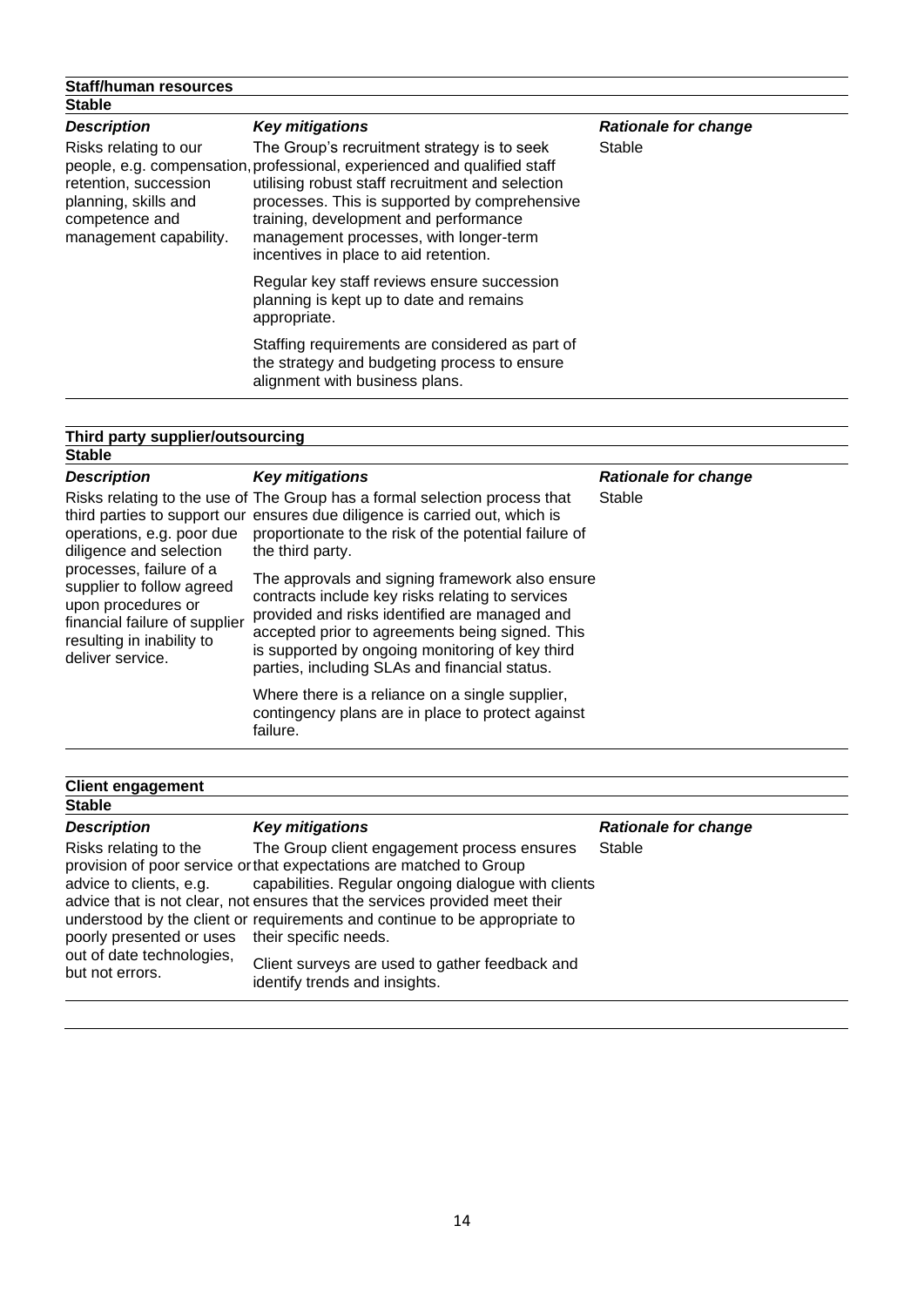### **Business conduct and reputation Stable**

| <b>Description</b>                                                                                                                                                                                                                                   | <b>Key mitigations</b>                                                                                                                                                                                                                                                                                                                                                     | <b>Rationale for change</b> |
|------------------------------------------------------------------------------------------------------------------------------------------------------------------------------------------------------------------------------------------------------|----------------------------------------------------------------------------------------------------------------------------------------------------------------------------------------------------------------------------------------------------------------------------------------------------------------------------------------------------------------------------|-----------------------------|
| Risks that could lead to a<br>breach of acceptable<br>conduct or ethics,<br>impacting the Group's<br>are appropriate for client's Group's values.<br>needs, any discrimination,<br>or a poor response to a<br>cyber incident or client<br>complaint. | The Group's mission, vision and values clearly set Stable<br>out the tone from the top, highlighting to all staff<br>the conduct and ethics that are expected from<br>them at all times. This is supported by a<br>brand, image or reputation recruitment strategy that seeks professional,<br>Failure to ensure services experienced and qualified staff who fit with the |                             |
|                                                                                                                                                                                                                                                      | Due diligence of third parties considers supply<br>chain risks, ensuring that only suppliers that<br>comply with their legal obligations are selected.                                                                                                                                                                                                                     |                             |
|                                                                                                                                                                                                                                                      | The Group has incident management processes<br>in place to ensure that it is able to effectively<br>respond to significant events that could impact its<br>brand or reputation, which is regularly tested.                                                                                                                                                                 |                             |

# **Covid-19 (Coronavirus)**

The Covid-19 pandemic continued to impact normal business operating conditions during 2021. The business continuity and technology infrastructure put in place at the initial outbreak in 2020 continued to keep staff safe and support continued client servicing without interruption. All staff have been subject to home working periods and throughout have maintained our client service and other obligations. Assessment of the potential impacts of Covid-19 on the Group principal risks has been regularly completed, with oversight from the Risk Management Committee and input from the Audit and Risk Committee. Although the external conditions created significant challenges, our strong control environment and proactive management actions have resulted in resilient and stable residual risk positions across the Group's risk profile. There is still uncertainty with regard to the medium and longterm consequences of Covid-19, particularly with regard to the potential implications for markets and economies. The Group continues to review the external environment and monitor any potential horizon risks.

# **Geopolitical risk**

The Group has assessed the risk of the current geopolitical situation. The Group does not have any clients in Russia, or business relations with Russian owned firms. Therefore, there is no significant risk to the Group as a result of the current climate.

The Directors confirm that they have carried out a robust assessment of the principal risks facing the Group, including those that would threaten its business model, future performance, solvency or liquidity. The principal risks are those listed above.

The Directors confirm in the Directors' Responsibility Statement on page 95 that they consider that the Annual Report, taken as a whole, is fair, balanced and understandable and provides the information necessary for shareholders to assess the Group's position, performance, business model and strategy. This Strategic Report has been approved by the Board and signed by order of the Board:

**Paul Cuff Ben Bramhall** 22 June 2022 22 June 2022

*Co-Chief Executive Officer Co-Chief Executive Officer*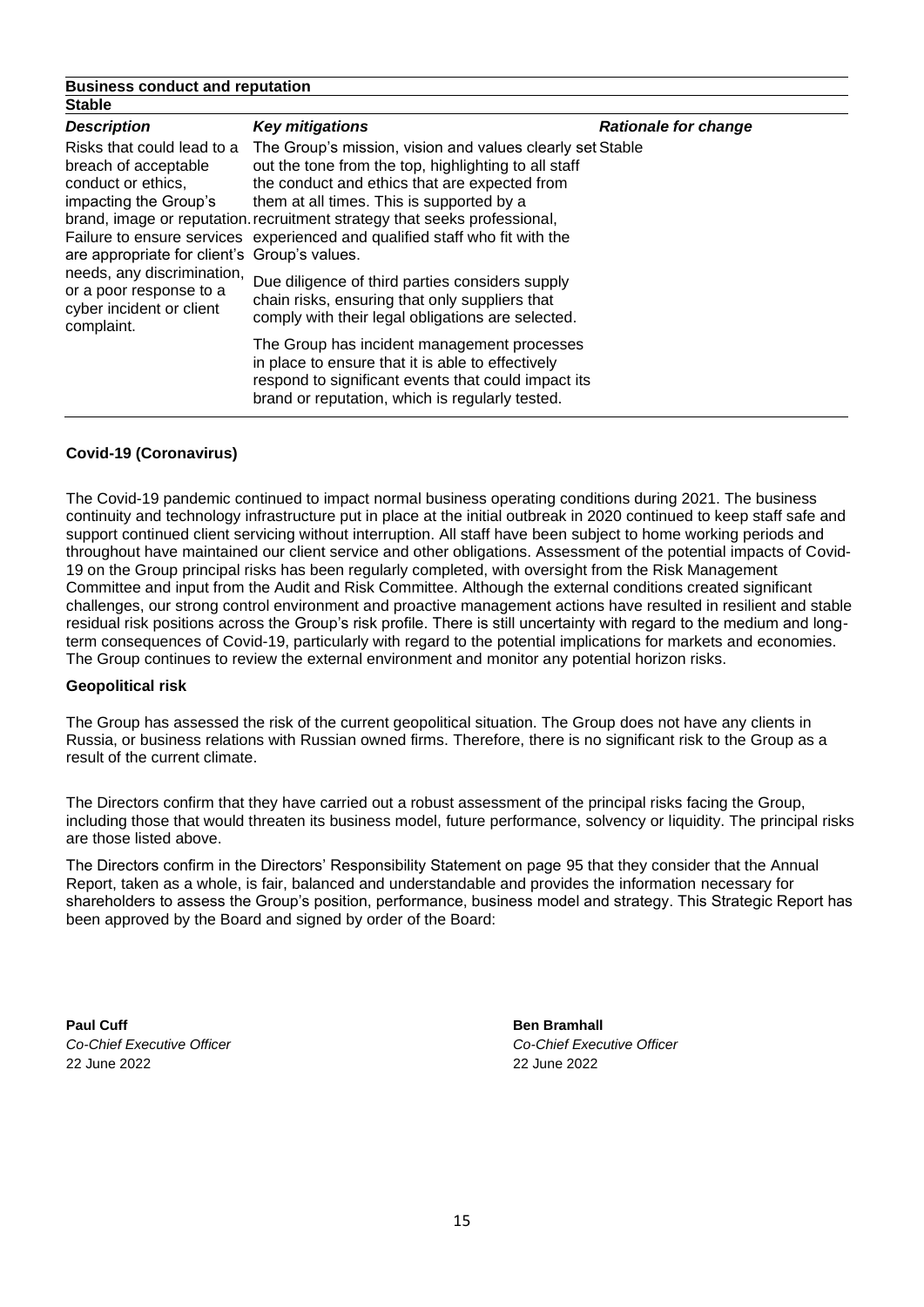# **INDEPENDENT AUDITOR'S REPORT TO THE SHAREHOLDERS OF XPS PENSIONS GROUP PLC ON THE PRELIMINARY STATEMENT OF ANNUAL RESULTS**

As the independent auditor of XPS Pensions Group plc we are required by UK Listing Rules to agree to the publication of the company's preliminary statement of annual results for the year ended 31 March 2022 which includes the Financial Highlights, the Operational Highlights, Outlook, the Co-Chief Executives' Review, Financial Review, Principal Risks and Uncertainties, Consolidated Statement of Comprehensive Income, Consolidated Statement of Financial Position, Consolidated Statement of Changes in Equity, Consolidated Statement of Cash Flows, and Selected Notes to the Consolidated Financial Statements.

# **Use of our report**

This report and our auditor's report on the company's financial statements are made solely to the company's members, as a body, in accordance with Chapter 3 of part 16 of the Companies Act 2006 and the terms of our engagement. Our audit work has been undertaken so that we might state to the company's members those matters we have agreed to state to them and for no other purpose. To the fullest extent permitted by law, we do not accept or assume responsibility to anyone other than the company and the company's members as a body, for our audit work, for our auditor's report on the financial statements or this report, or for the opinions we have formed.

# **Responsibilities of directors and auditor**

The directors of the company are responsible for the preparation, presentation and publication of the preliminary statement of annual results in accordance with the UK Listing Rules. We are responsible for agreeing to the publication of the preliminary statement of annual results, having regard to the Financial Reporting Council's Bulletin "The Auditor's Association with Preliminary Announcements made in accordance with the requirements of UK Listing Rules".

# **Status of our audit of the financial statements**

Our audit of the annual financial statements of the company is complete and we signed our auditor's report on 22 June 2022. Our auditor's report is not modified and contains no emphasis of matter paragraph.

Our auditor's report on the full financial statements contained the following information regarding key audit matters and how they were addressed by us in the audit, our application of materiality and the scope of our audit.

# **An overview of the scope of our audit**

Our Group audit was scoped by obtaining an understanding of the Group and its environment, including the Group's system of internal control, and assessing the risks of material misstatement in the financial statements. We also addressed the risk of management override of internal controls, including assessing whether there was evidence of bias by the Directors that may have represented a risk of material misstatement.

The Group comprises the Parent Company, nine trading subsidiaries and five intermediate holding companies which are all based in the United Kingdom, together with a Jersey based trust company controlled by the Parent Company, which contains the Group's Employee Benefit Trust.

The intermediate holding companies were not considered significant components, but were subject to full scope statutory audits to materiality thresholds below group materiality.

Three of the nine trading subsidiaries were considered to be significant components for the purpose of the Group opinion and full scope audits were carried out by the Group audit team. We performed testing of the consolidation and related consolidation adjustments posted in preparation of the Group financial statements.

For five of the remaining subsidiaries, which were considered to be non-significant components, we performed full scope audit procedures for Group purposes, all performed to materiality thresholds below Group materiality. For the smallest subsidiary which was acquired in the period, a desktop review has been performed, as the balances are not material to the Group.

All Group audit work and subsidiary procedures were performed by the Group audit team.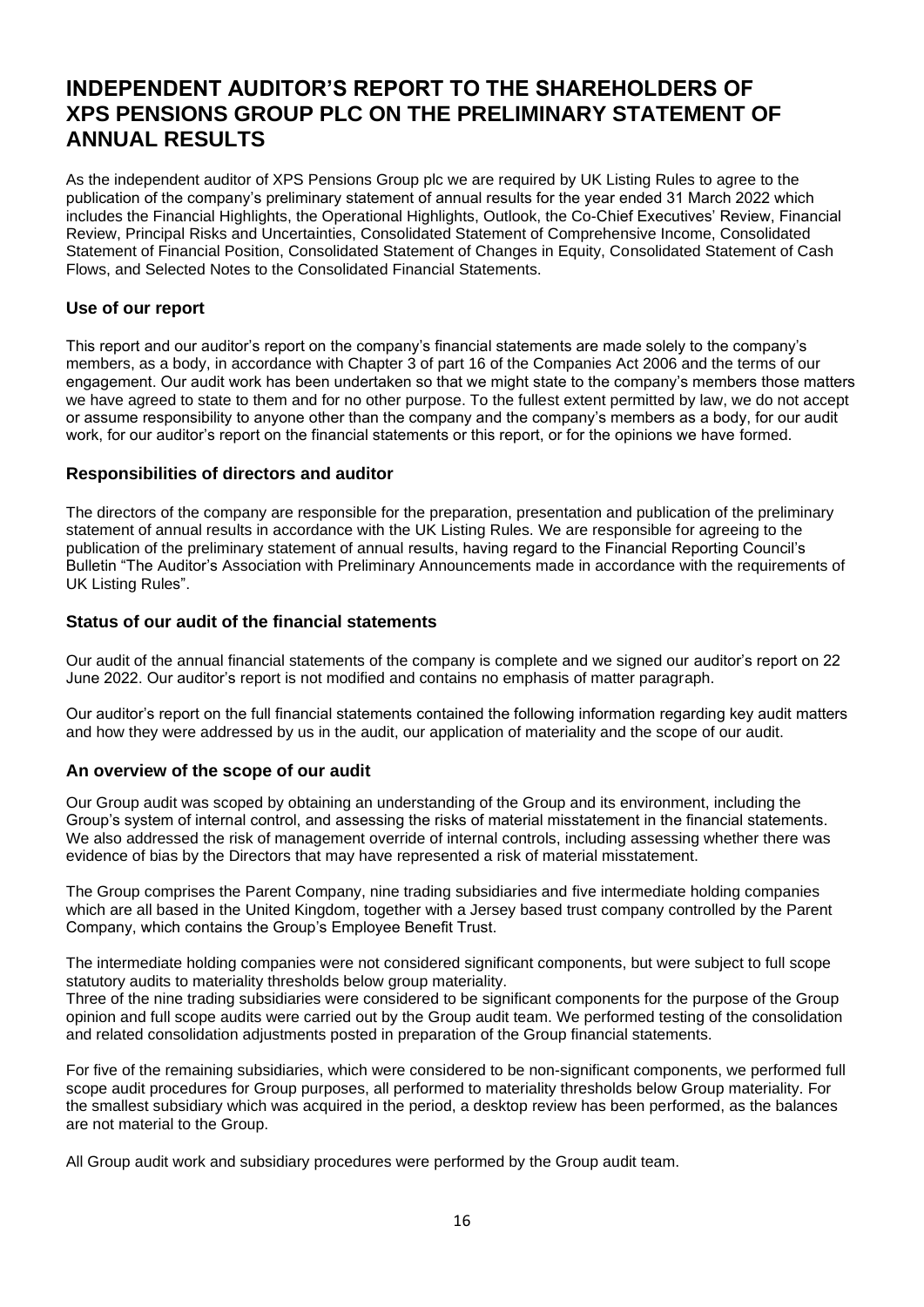# *Key audit matters*

Key audit matters are those matters that, in our professional judgement, were of most significance in our audit of the financial statements of the current period and include the most significant assessed risks of material misstatement (whether or not due to fraud) that we identified, including those which had the greatest effect on: the overall audit strategy, the allocation of resources in the audit, and directing the efforts of the engagement team. These matters were addressed in the context of our audit of the financial statements as a whole, and in forming our opinion thereon, and we do not provide a separate opinion on these matters.

| Key audit matter                                                                                                                                                                                                                                                                                |                                                                                                                                                                                                                                                                                                                                                                                                                                                                                                   | How the scope of our audit                                                                                                                                                                                                                                                                                                                                                                                                                                                                                                                                                                                                                                                                                                                                                                                                                                                                                                                                                                                                                                                                                                                                                                                                         |
|-------------------------------------------------------------------------------------------------------------------------------------------------------------------------------------------------------------------------------------------------------------------------------------------------|---------------------------------------------------------------------------------------------------------------------------------------------------------------------------------------------------------------------------------------------------------------------------------------------------------------------------------------------------------------------------------------------------------------------------------------------------------------------------------------------------|------------------------------------------------------------------------------------------------------------------------------------------------------------------------------------------------------------------------------------------------------------------------------------------------------------------------------------------------------------------------------------------------------------------------------------------------------------------------------------------------------------------------------------------------------------------------------------------------------------------------------------------------------------------------------------------------------------------------------------------------------------------------------------------------------------------------------------------------------------------------------------------------------------------------------------------------------------------------------------------------------------------------------------------------------------------------------------------------------------------------------------------------------------------------------------------------------------------------------------|
|                                                                                                                                                                                                                                                                                                 |                                                                                                                                                                                                                                                                                                                                                                                                                                                                                                   | matter                                                                                                                                                                                                                                                                                                                                                                                                                                                                                                                                                                                                                                                                                                                                                                                                                                                                                                                                                                                                                                                                                                                                                                                                                             |
| <b>Revenue</b>                                                                                                                                                                                                                                                                                  |                                                                                                                                                                                                                                                                                                                                                                                                                                                                                                   |                                                                                                                                                                                                                                                                                                                                                                                                                                                                                                                                                                                                                                                                                                                                                                                                                                                                                                                                                                                                                                                                                                                                                                                                                                    |
| recognition<br>The<br>accounting<br>policy for<br>revenue is<br>disclosed in<br>note 1 of the<br>consolidated<br>financial<br>statements.<br>The<br>segmental<br>information<br>relating to<br>Group<br>revenue is<br>disclosed in<br>note 8 to the<br>consolidated<br>financial<br>statements. | The key audit matter is the<br>significant risk of fraudulent<br>overstatement or<br>understatement of accrued<br>income at the year-end.<br>This risk is specific to revenue<br>from pension advisory and<br>investment consulting services.<br>There is a risk that incorrect<br>revenue is recognised due to<br>the judgements involved in the<br>application of the applicable<br>accounting standards, in this<br>case specifically being the<br>valuation of accrued income at<br>year end. | addressed the key audit<br>To consider the risk of over<br>or understatement of<br>accrued income and the<br>associated revenues, we<br>analysed fluctuations in<br>recorded production levels<br>based on the timesheet<br>system against the amounts<br>recognised as revenue in the<br>month to calculate a<br>recovery rate on the time<br>recorded in the month. Using<br>data analytics we then<br>isolated outliers in the data<br>around the year-end,<br>investigating identified<br>outliers for evidence of<br>fraudulent manipulation of<br>revenues around the year-<br>end. We also performed a<br>series of data quality tests, in<br>order to validate the<br>timesheet data in the system<br>that underlies the recognition<br>of accrued income, and<br>therefore revenue, and<br>tested the underlying IT<br>controls over the finance<br>system and timesheet<br>system. We tested IT<br>controls in order to place<br>reliance on the data within<br>the finance and timesheet<br>systems.<br>We tested accrued income,<br>by selecting a sample of<br>accrued income<br>transactions, agreeing back<br>to contract with the<br>customer, underlying<br>timesheet data, invoice, and<br>subsequent receipt of |
|                                                                                                                                                                                                                                                                                                 |                                                                                                                                                                                                                                                                                                                                                                                                                                                                                                   | payment.<br>We tested management's                                                                                                                                                                                                                                                                                                                                                                                                                                                                                                                                                                                                                                                                                                                                                                                                                                                                                                                                                                                                                                                                                                                                                                                                 |
|                                                                                                                                                                                                                                                                                                 |                                                                                                                                                                                                                                                                                                                                                                                                                                                                                                   | fee analysis control which<br>operated throughout the<br>year, which is designed to                                                                                                                                                                                                                                                                                                                                                                                                                                                                                                                                                                                                                                                                                                                                                                                                                                                                                                                                                                                                                                                                                                                                                |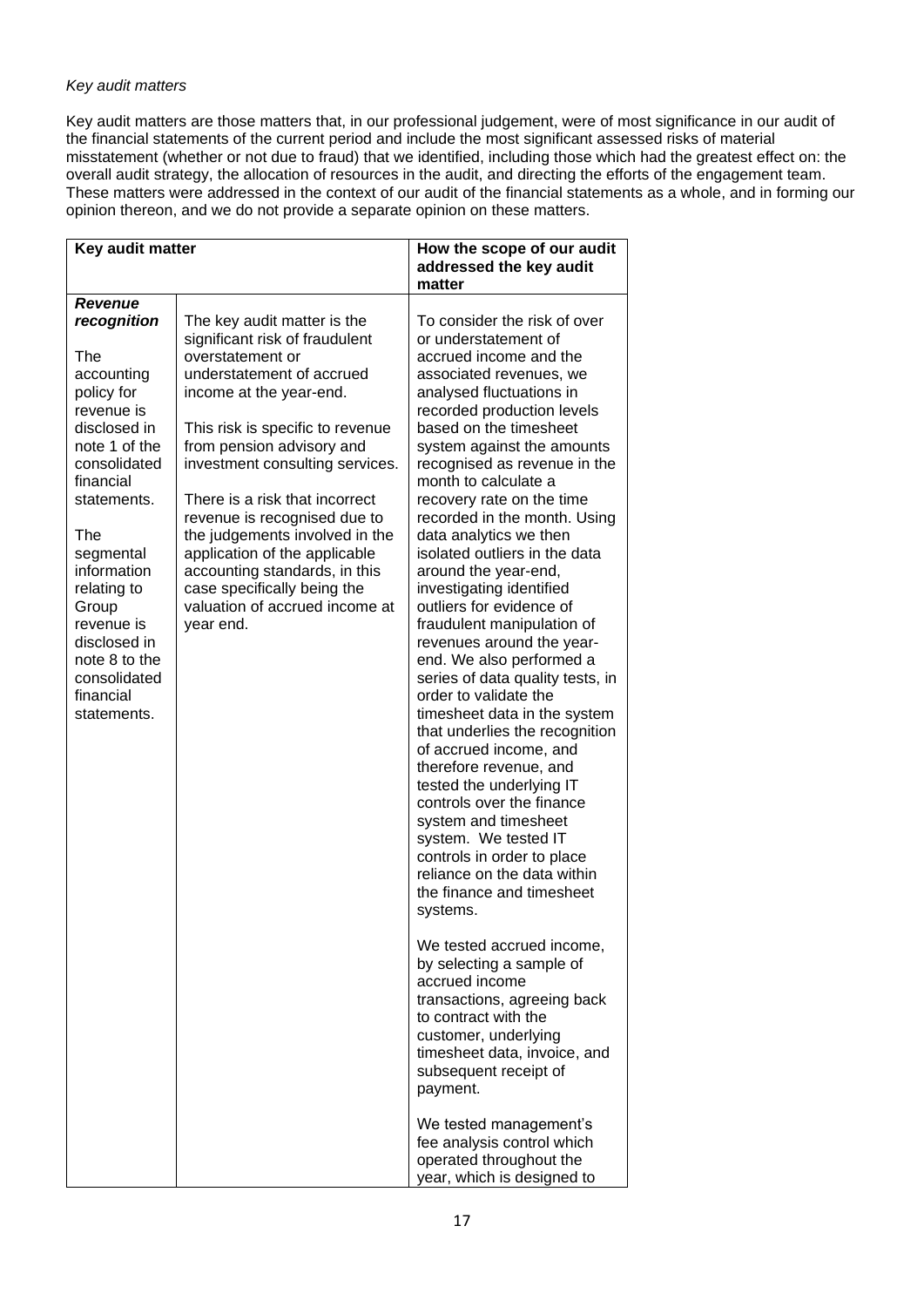| identify any material error in<br>revenue.                                                                                                                                                                                                                                                                                              |
|-----------------------------------------------------------------------------------------------------------------------------------------------------------------------------------------------------------------------------------------------------------------------------------------------------------------------------------------|
| Using data analytics we<br>identified outliers in the<br>journals population for<br>testing journals that were<br>posted to revenue and<br>accrued income, reviewing<br>any postings outside of the<br>group's expected revenue<br>journal postings. For such<br>items identified we agreed<br>journals to supporting<br>documentation. |
| <b>Key observations:</b><br>Based on the procedures<br>undertaken, we consider that<br>revenue arising from pension<br>advisory and investment<br>consulting services has been<br>recognised appropriately.                                                                                                                             |

# **Our application of materiality**

We apply the concept of materiality both in planning and performing our audit, and in evaluating the effect of misstatements. We consider materiality to be the magnitude by which misstatements, including omissions, could influence the economic decisions of reasonable users that are taken on the basis of the financial statements.

In order to reduce to an appropriately low level the probability that any misstatements exceed materiality, we use a lower materiality level, performance materiality, to determine the extent of testing needed. Importantly, misstatements below these levels will not necessarily be evaluated as immaterial as we also take account of the nature of identified misstatements, and the particular circumstances of their occurrence, when evaluating their effect on the financial statements as a whole.

Based on our professional judgement, we determined materiality for the financial statements as a whole and performance materiality as follows:

|                    | <b>Group financial statements</b> |                   | <b>Parent company financial</b><br>statements |                   |  |
|--------------------|-----------------------------------|-------------------|-----------------------------------------------|-------------------|--|
|                    | 2022                              | 2021              | 2022                                          | 2021              |  |
| <b>Materiality</b> | £900,000                          | £568,000          | £360,000                                      | £240,000          |  |
| <b>Basis for</b>   | 3% of EBITDA                      | 5% of profit      | 40% of Group                                  | 42% of Group      |  |
| determining        |                                   | before tax        | materiality                                   | materiality       |  |
| materiality        |                                   |                   |                                               |                   |  |
| <b>Rationale</b>   | <b>EBITDA</b> is                  | We determined     | 40% of Group                                  |                   |  |
| for the            | considered to be                  | profit before tax | materiality given                             | 42% of Group      |  |
| <b>benchmark</b>   | the benchmark                     | as our            | the assessment of                             | materiality given |  |
| applied            | that is of the                    | benchmark for     | the components                                | the assessment    |  |
|                    | most interest of                  | materiality on    | aggregation risk.                             | of the            |  |
|                    | all the users of                  | the basis that    |                                               | components        |  |
|                    | the financial                     | profit before tax |                                               | aggregation risk. |  |
|                    | statements                        | is a key          |                                               |                   |  |
|                    | based on                          | performance       |                                               |                   |  |
|                    | investor and                      | indicator used    |                                               |                   |  |
|                    | stakeholder                       | by the market.    |                                               |                   |  |
|                    | expectations.                     |                   |                                               |                   |  |
| <b>Performanc</b>  | £650,000                          | £404,000          | £252,000                                      | £168,000          |  |
| e materiality      |                                   |                   |                                               |                   |  |
|                    | 72%                               | 71%               | 70%                                           | 70%               |  |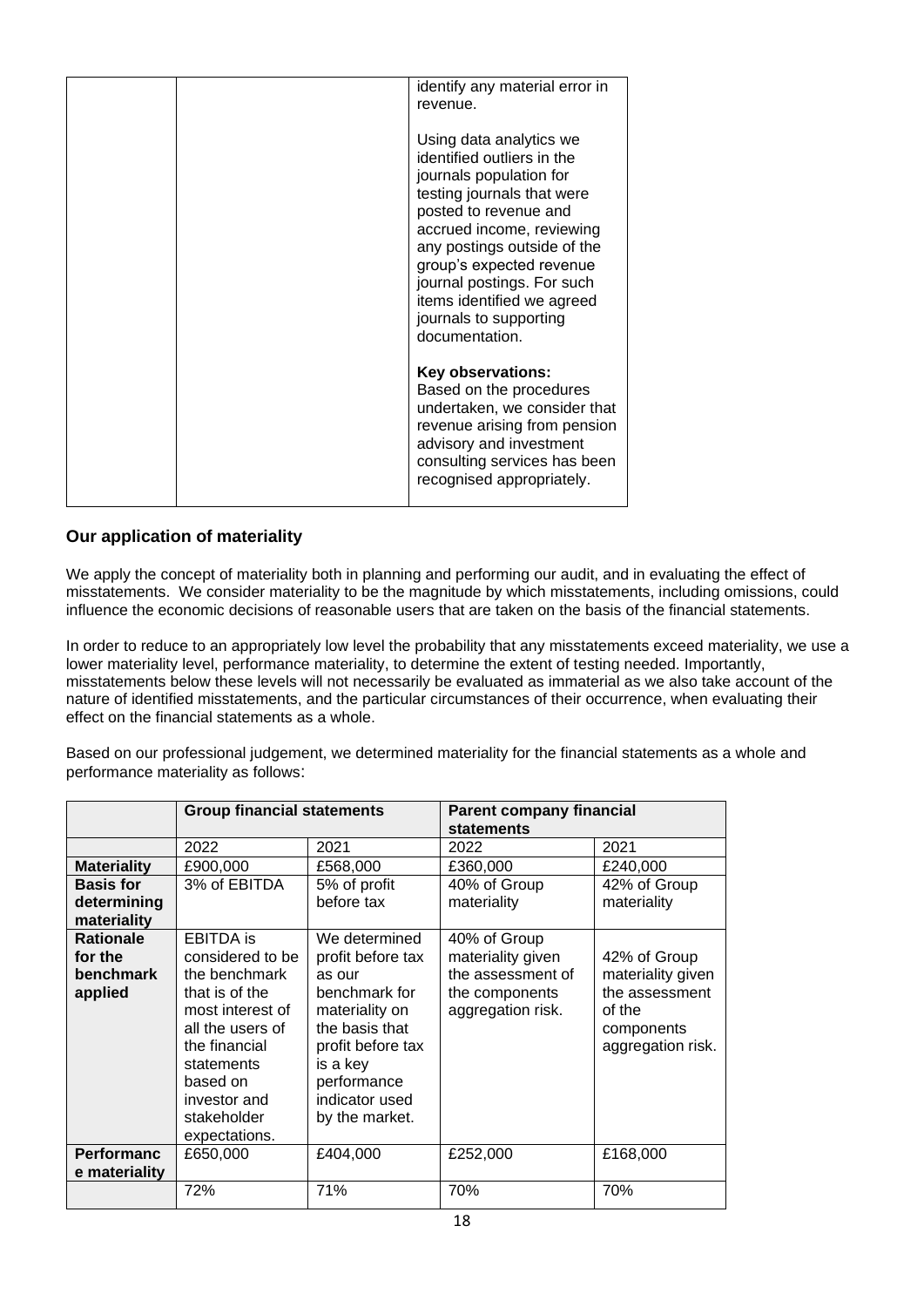| <b>Basis for</b> | These thresholds are based on our knowledge of the Group and Parent         |
|------------------|-----------------------------------------------------------------------------|
| determining      | Company, control environment over financial reporting, history of errors in |
| performanc       | previous periods and management's attitude to proposed adjustments.         |
| e materiality    |                                                                             |

# C*omponent materiality*

We set materiality for each component of the Group based on a percentage of between 71% and 73% of Group materiality dependent on the size and our assessment of the risk of material misstatement of that component. Component materiality ranged from £200,000 to £675,000, with aggregation risk considered. In the audit of each component, we further applied performance materiality levels of 70% of the component materiality to our testing to ensure that the risk of errors exceeding component materiality was appropriately mitigated.

# *Reporting threshold*

We agreed with the Audit Committee that we would report to them all individual audit differences in excess of £40,000 (2021:£23,000). We also agreed to report differences below this threshold that, in our view, warranted reporting on qualitative grounds.

# **Procedures performed to agree to the preliminary statement of annual results**

In order to agree to the publication of the preliminary statement of annual results of the company we:

- checked the accuracy of extraction of the financial information in the preliminary statement from the audited financial statements of the company;
- considered whether any "alternative performance measures" and associated narrative explanations may be misleading; and
- read the management commentary and considered whether it is in conflict with the information that we have obtained in the course of our audit.

Andrew Radford (Senior Statutory Auditor) For and on behalf of BDO LLP, Statutory Auditor London*, UK* 22 June 2022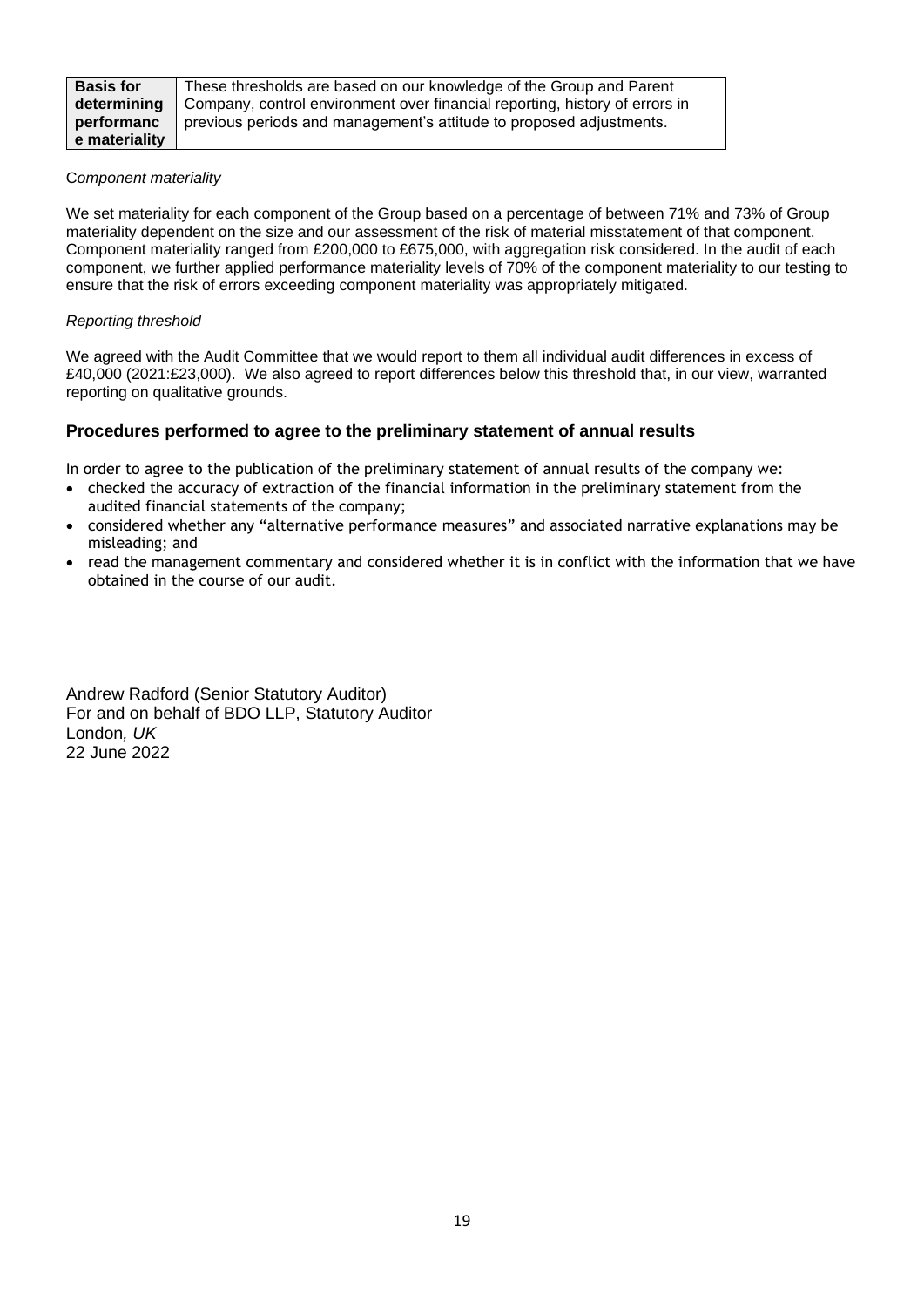# **Consolidated Statement of Comprehensive Income**

for the year ended 31 March 2022

|                                                                                   |      | Year ended 31 March 2022 |                                                 |            | Year ended 31 March 2021 |                                                 |            |
|-----------------------------------------------------------------------------------|------|--------------------------|-------------------------------------------------|------------|--------------------------|-------------------------------------------------|------------|
|                                                                                   |      | <b>Trading</b><br>items  | Non-<br>trading<br>and<br>exception<br>al items | Total      | Trading<br>items         | Non-<br>trading<br>and<br>exception<br>al items | Total      |
|                                                                                   | Note | £'000                    | £'000                                           | £'000      | £'000                    | £'000                                           | £'000      |
| Revenue                                                                           | 4    | 138,622                  |                                                 | 138,622    | 127,931                  |                                                 | 127,931    |
| Other operating income                                                            |      |                          |                                                 |            |                          | 421                                             | 421        |
| Operating expenses                                                                |      | (109, 826)               | (9,808)                                         | (119, 634) | (100, 848)               | (14,092)                                        | (114, 940) |
| Profit/(loss) from operating activities                                           |      | 28,796                   | (9,808)                                         | 18,988     | 27,083                   | (13, 671)                                       | 13,412     |
| Finance income                                                                    | 5    |                          |                                                 |            | 3                        |                                                 |            |
| Finance costs                                                                     | 5    | (2,047)                  |                                                 | (2,047)    | (1, 857)                 | (188)                                           | (2,045)    |
| Profit/(loss) before tax                                                          |      | 26,749                   | (9,808)                                         | 16,941     | 25,229                   | (13, 859)                                       | 11,370     |
| Income tax (expense)/credit                                                       | 6    | (4,988)                  | (2,530)                                         | (7, 518)   | (4, 741)                 | 2,334                                           | (2, 407)   |
| Profit/(loss) after tax and total comprehensive                                   |      |                          |                                                 |            |                          |                                                 |            |
| income/(loss) for the year                                                        |      | 21,761                   | (12, 338)                                       | 9,423      | 20,488                   | (11, 525)                                       | 8,963      |
| <b>Memo</b>                                                                       |      |                          |                                                 |            |                          |                                                 |            |
| <b>EBITDA</b>                                                                     |      | 34,139                   | (3,229)                                         | 30,910     | 32,011                   | (7, 124)                                        | 24,887     |
| Depreciation and amortisation                                                     |      | (5, 343)                 | (6, 579)                                        | (11, 922)  | (4,928)                  | (6, 547)                                        | (11, 475)  |
| Profit/(loss) from operating activities                                           |      | 28,796                   | (9,808)                                         | 18,988     | 27,083                   | (13, 671)                                       | 13,412     |
|                                                                                   |      | Pence                    |                                                 | Pence      | Pence                    |                                                 | Pence      |
| Earnings per share attributable to the ordinary<br>equity holders of the Company: |      | Adjusted                 |                                                 |            | Adjusted                 |                                                 |            |
| <b>Profit or loss:</b>                                                            |      |                          |                                                 |            |                          |                                                 |            |
| Basic earnings per share                                                          | 8    | 10.7                     |                                                 | 4.6        | 10.0                     |                                                 | 4.4        |
| Diluted earnings per share                                                        | 8    | 10.2                     |                                                 | 4.4        | 9.8                      |                                                 | 4.3        |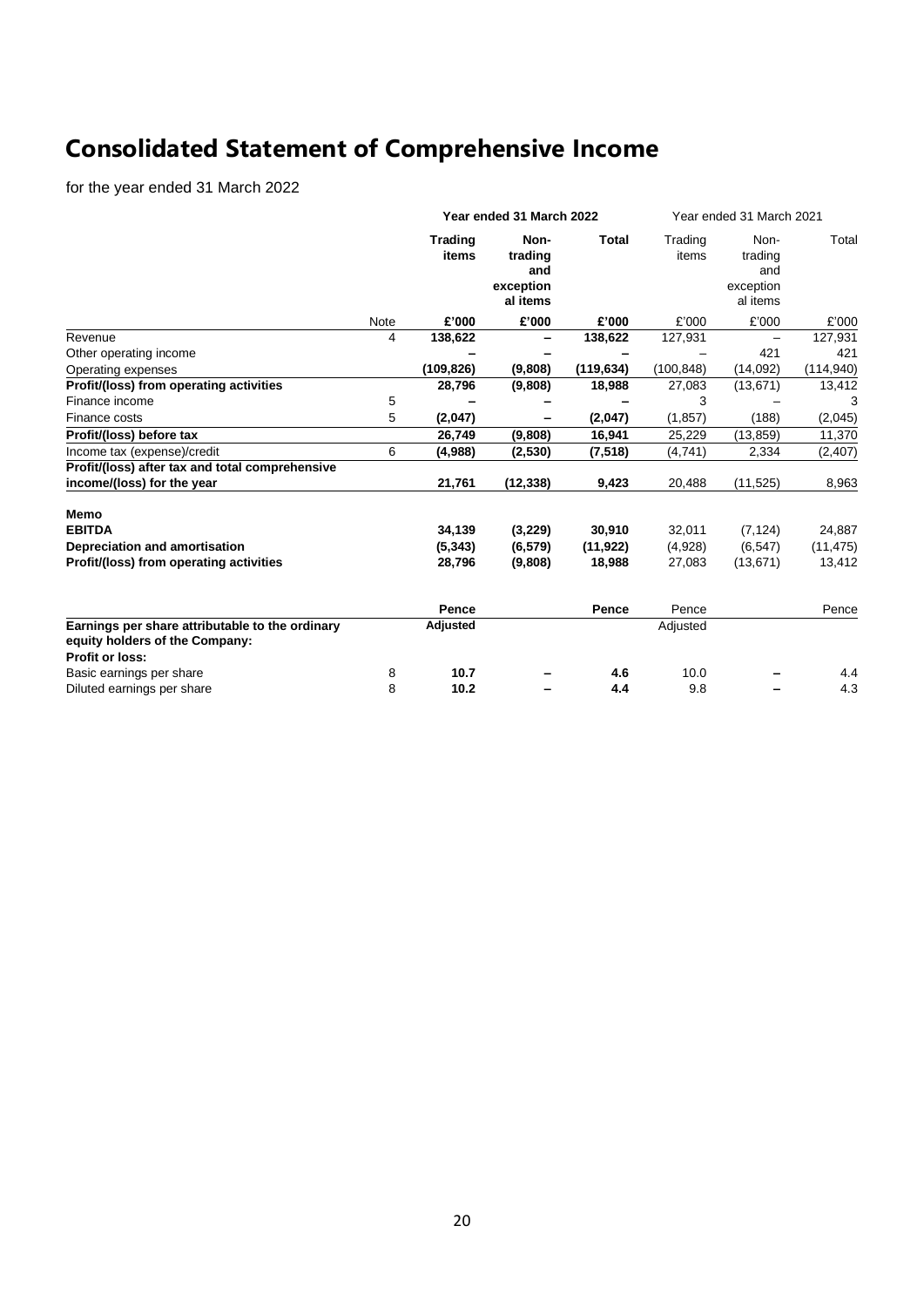# **Consolidated Statement of Financial Position**

as at 31 March 2022

| 2022<br>2021<br>£'000<br>Note<br><b>Assets</b><br><b>Non-current assets</b><br>Property, plant and equipment<br>3,187<br>10,927<br>Right-of-use assets<br>Intangible assets<br>206,800<br>Deferred tax assets<br>1,099<br>Other financial assets<br>1,814<br>1,780<br>223,827<br>222,756<br><b>Current assets</b><br>Trade and other receivables<br>38,776<br>34,635<br>Cash and cash equivalents<br>10,150<br>8,623<br>48,926<br>43,258<br>272,753<br><b>Total assets</b><br><b>Liabilities</b><br><b>Non-current liabilities</b><br>Loans and borrowings<br>7<br>63,309<br>58,876<br>Lease liabilities<br>8,935<br>9,612<br>1,781<br>Provisions for other liabilities and charges<br>1,678<br>20,065<br>16,390<br>Deferred income tax liabilities<br>86,556<br>94,090<br><b>Current liabilities</b><br>Lease liabilities<br>2,745<br>3,094<br>Provisions for other liabilities and charges<br>1,236<br>1,384<br>Trade and other payables<br>27,275<br>24,504<br>Current income tax liabilities<br>2,207<br>1,410<br>765<br>Deferred consideration<br>34,228<br>30,392<br><b>Total liabilities</b><br>116,948<br>128,318<br>149,066<br><b>Net assets</b><br>144,435<br><b>Equity and liabilities</b><br>Equity attributable to owners of the parent<br>103<br>Share capital<br>Share premium<br>116,804<br>Merger relief reserve<br>48,687<br>Investment in own shares held in trust<br>(4, 157)<br>(2, 563)<br>(17,002)<br>(13,958)<br>Accumulated deficit<br>144.435<br><b>Total equity</b><br>149,066 |  | 31 March | 31 March |
|-----------------------------------------------------------------------------------------------------------------------------------------------------------------------------------------------------------------------------------------------------------------------------------------------------------------------------------------------------------------------------------------------------------------------------------------------------------------------------------------------------------------------------------------------------------------------------------------------------------------------------------------------------------------------------------------------------------------------------------------------------------------------------------------------------------------------------------------------------------------------------------------------------------------------------------------------------------------------------------------------------------------------------------------------------------------------------------------------------------------------------------------------------------------------------------------------------------------------------------------------------------------------------------------------------------------------------------------------------------------------------------------------------------------------------------------------------------------------------------------------------------|--|----------|----------|
|                                                                                                                                                                                                                                                                                                                                                                                                                                                                                                                                                                                                                                                                                                                                                                                                                                                                                                                                                                                                                                                                                                                                                                                                                                                                                                                                                                                                                                                                                                           |  |          |          |
|                                                                                                                                                                                                                                                                                                                                                                                                                                                                                                                                                                                                                                                                                                                                                                                                                                                                                                                                                                                                                                                                                                                                                                                                                                                                                                                                                                                                                                                                                                           |  |          | £'000    |
|                                                                                                                                                                                                                                                                                                                                                                                                                                                                                                                                                                                                                                                                                                                                                                                                                                                                                                                                                                                                                                                                                                                                                                                                                                                                                                                                                                                                                                                                                                           |  |          |          |
|                                                                                                                                                                                                                                                                                                                                                                                                                                                                                                                                                                                                                                                                                                                                                                                                                                                                                                                                                                                                                                                                                                                                                                                                                                                                                                                                                                                                                                                                                                           |  |          |          |
|                                                                                                                                                                                                                                                                                                                                                                                                                                                                                                                                                                                                                                                                                                                                                                                                                                                                                                                                                                                                                                                                                                                                                                                                                                                                                                                                                                                                                                                                                                           |  |          | 3,197    |
|                                                                                                                                                                                                                                                                                                                                                                                                                                                                                                                                                                                                                                                                                                                                                                                                                                                                                                                                                                                                                                                                                                                                                                                                                                                                                                                                                                                                                                                                                                           |  |          | 12,228   |
|                                                                                                                                                                                                                                                                                                                                                                                                                                                                                                                                                                                                                                                                                                                                                                                                                                                                                                                                                                                                                                                                                                                                                                                                                                                                                                                                                                                                                                                                                                           |  |          | 204,784  |
|                                                                                                                                                                                                                                                                                                                                                                                                                                                                                                                                                                                                                                                                                                                                                                                                                                                                                                                                                                                                                                                                                                                                                                                                                                                                                                                                                                                                                                                                                                           |  |          | 767      |
|                                                                                                                                                                                                                                                                                                                                                                                                                                                                                                                                                                                                                                                                                                                                                                                                                                                                                                                                                                                                                                                                                                                                                                                                                                                                                                                                                                                                                                                                                                           |  |          |          |
|                                                                                                                                                                                                                                                                                                                                                                                                                                                                                                                                                                                                                                                                                                                                                                                                                                                                                                                                                                                                                                                                                                                                                                                                                                                                                                                                                                                                                                                                                                           |  |          |          |
|                                                                                                                                                                                                                                                                                                                                                                                                                                                                                                                                                                                                                                                                                                                                                                                                                                                                                                                                                                                                                                                                                                                                                                                                                                                                                                                                                                                                                                                                                                           |  |          |          |
|                                                                                                                                                                                                                                                                                                                                                                                                                                                                                                                                                                                                                                                                                                                                                                                                                                                                                                                                                                                                                                                                                                                                                                                                                                                                                                                                                                                                                                                                                                           |  |          |          |
|                                                                                                                                                                                                                                                                                                                                                                                                                                                                                                                                                                                                                                                                                                                                                                                                                                                                                                                                                                                                                                                                                                                                                                                                                                                                                                                                                                                                                                                                                                           |  |          |          |
|                                                                                                                                                                                                                                                                                                                                                                                                                                                                                                                                                                                                                                                                                                                                                                                                                                                                                                                                                                                                                                                                                                                                                                                                                                                                                                                                                                                                                                                                                                           |  |          |          |
|                                                                                                                                                                                                                                                                                                                                                                                                                                                                                                                                                                                                                                                                                                                                                                                                                                                                                                                                                                                                                                                                                                                                                                                                                                                                                                                                                                                                                                                                                                           |  |          | 266,014  |
|                                                                                                                                                                                                                                                                                                                                                                                                                                                                                                                                                                                                                                                                                                                                                                                                                                                                                                                                                                                                                                                                                                                                                                                                                                                                                                                                                                                                                                                                                                           |  |          |          |
|                                                                                                                                                                                                                                                                                                                                                                                                                                                                                                                                                                                                                                                                                                                                                                                                                                                                                                                                                                                                                                                                                                                                                                                                                                                                                                                                                                                                                                                                                                           |  |          |          |
|                                                                                                                                                                                                                                                                                                                                                                                                                                                                                                                                                                                                                                                                                                                                                                                                                                                                                                                                                                                                                                                                                                                                                                                                                                                                                                                                                                                                                                                                                                           |  |          |          |
|                                                                                                                                                                                                                                                                                                                                                                                                                                                                                                                                                                                                                                                                                                                                                                                                                                                                                                                                                                                                                                                                                                                                                                                                                                                                                                                                                                                                                                                                                                           |  |          |          |
|                                                                                                                                                                                                                                                                                                                                                                                                                                                                                                                                                                                                                                                                                                                                                                                                                                                                                                                                                                                                                                                                                                                                                                                                                                                                                                                                                                                                                                                                                                           |  |          |          |
|                                                                                                                                                                                                                                                                                                                                                                                                                                                                                                                                                                                                                                                                                                                                                                                                                                                                                                                                                                                                                                                                                                                                                                                                                                                                                                                                                                                                                                                                                                           |  |          |          |
|                                                                                                                                                                                                                                                                                                                                                                                                                                                                                                                                                                                                                                                                                                                                                                                                                                                                                                                                                                                                                                                                                                                                                                                                                                                                                                                                                                                                                                                                                                           |  |          |          |
|                                                                                                                                                                                                                                                                                                                                                                                                                                                                                                                                                                                                                                                                                                                                                                                                                                                                                                                                                                                                                                                                                                                                                                                                                                                                                                                                                                                                                                                                                                           |  |          |          |
|                                                                                                                                                                                                                                                                                                                                                                                                                                                                                                                                                                                                                                                                                                                                                                                                                                                                                                                                                                                                                                                                                                                                                                                                                                                                                                                                                                                                                                                                                                           |  |          |          |
|                                                                                                                                                                                                                                                                                                                                                                                                                                                                                                                                                                                                                                                                                                                                                                                                                                                                                                                                                                                                                                                                                                                                                                                                                                                                                                                                                                                                                                                                                                           |  |          |          |
|                                                                                                                                                                                                                                                                                                                                                                                                                                                                                                                                                                                                                                                                                                                                                                                                                                                                                                                                                                                                                                                                                                                                                                                                                                                                                                                                                                                                                                                                                                           |  |          |          |
|                                                                                                                                                                                                                                                                                                                                                                                                                                                                                                                                                                                                                                                                                                                                                                                                                                                                                                                                                                                                                                                                                                                                                                                                                                                                                                                                                                                                                                                                                                           |  |          |          |
|                                                                                                                                                                                                                                                                                                                                                                                                                                                                                                                                                                                                                                                                                                                                                                                                                                                                                                                                                                                                                                                                                                                                                                                                                                                                                                                                                                                                                                                                                                           |  |          |          |
|                                                                                                                                                                                                                                                                                                                                                                                                                                                                                                                                                                                                                                                                                                                                                                                                                                                                                                                                                                                                                                                                                                                                                                                                                                                                                                                                                                                                                                                                                                           |  |          |          |
|                                                                                                                                                                                                                                                                                                                                                                                                                                                                                                                                                                                                                                                                                                                                                                                                                                                                                                                                                                                                                                                                                                                                                                                                                                                                                                                                                                                                                                                                                                           |  |          |          |
|                                                                                                                                                                                                                                                                                                                                                                                                                                                                                                                                                                                                                                                                                                                                                                                                                                                                                                                                                                                                                                                                                                                                                                                                                                                                                                                                                                                                                                                                                                           |  |          |          |
|                                                                                                                                                                                                                                                                                                                                                                                                                                                                                                                                                                                                                                                                                                                                                                                                                                                                                                                                                                                                                                                                                                                                                                                                                                                                                                                                                                                                                                                                                                           |  |          |          |
|                                                                                                                                                                                                                                                                                                                                                                                                                                                                                                                                                                                                                                                                                                                                                                                                                                                                                                                                                                                                                                                                                                                                                                                                                                                                                                                                                                                                                                                                                                           |  |          |          |
|                                                                                                                                                                                                                                                                                                                                                                                                                                                                                                                                                                                                                                                                                                                                                                                                                                                                                                                                                                                                                                                                                                                                                                                                                                                                                                                                                                                                                                                                                                           |  |          |          |
|                                                                                                                                                                                                                                                                                                                                                                                                                                                                                                                                                                                                                                                                                                                                                                                                                                                                                                                                                                                                                                                                                                                                                                                                                                                                                                                                                                                                                                                                                                           |  |          | 103      |
|                                                                                                                                                                                                                                                                                                                                                                                                                                                                                                                                                                                                                                                                                                                                                                                                                                                                                                                                                                                                                                                                                                                                                                                                                                                                                                                                                                                                                                                                                                           |  |          | 116,797  |
|                                                                                                                                                                                                                                                                                                                                                                                                                                                                                                                                                                                                                                                                                                                                                                                                                                                                                                                                                                                                                                                                                                                                                                                                                                                                                                                                                                                                                                                                                                           |  |          | 48,687   |
|                                                                                                                                                                                                                                                                                                                                                                                                                                                                                                                                                                                                                                                                                                                                                                                                                                                                                                                                                                                                                                                                                                                                                                                                                                                                                                                                                                                                                                                                                                           |  |          |          |
|                                                                                                                                                                                                                                                                                                                                                                                                                                                                                                                                                                                                                                                                                                                                                                                                                                                                                                                                                                                                                                                                                                                                                                                                                                                                                                                                                                                                                                                                                                           |  |          |          |
|                                                                                                                                                                                                                                                                                                                                                                                                                                                                                                                                                                                                                                                                                                                                                                                                                                                                                                                                                                                                                                                                                                                                                                                                                                                                                                                                                                                                                                                                                                           |  |          |          |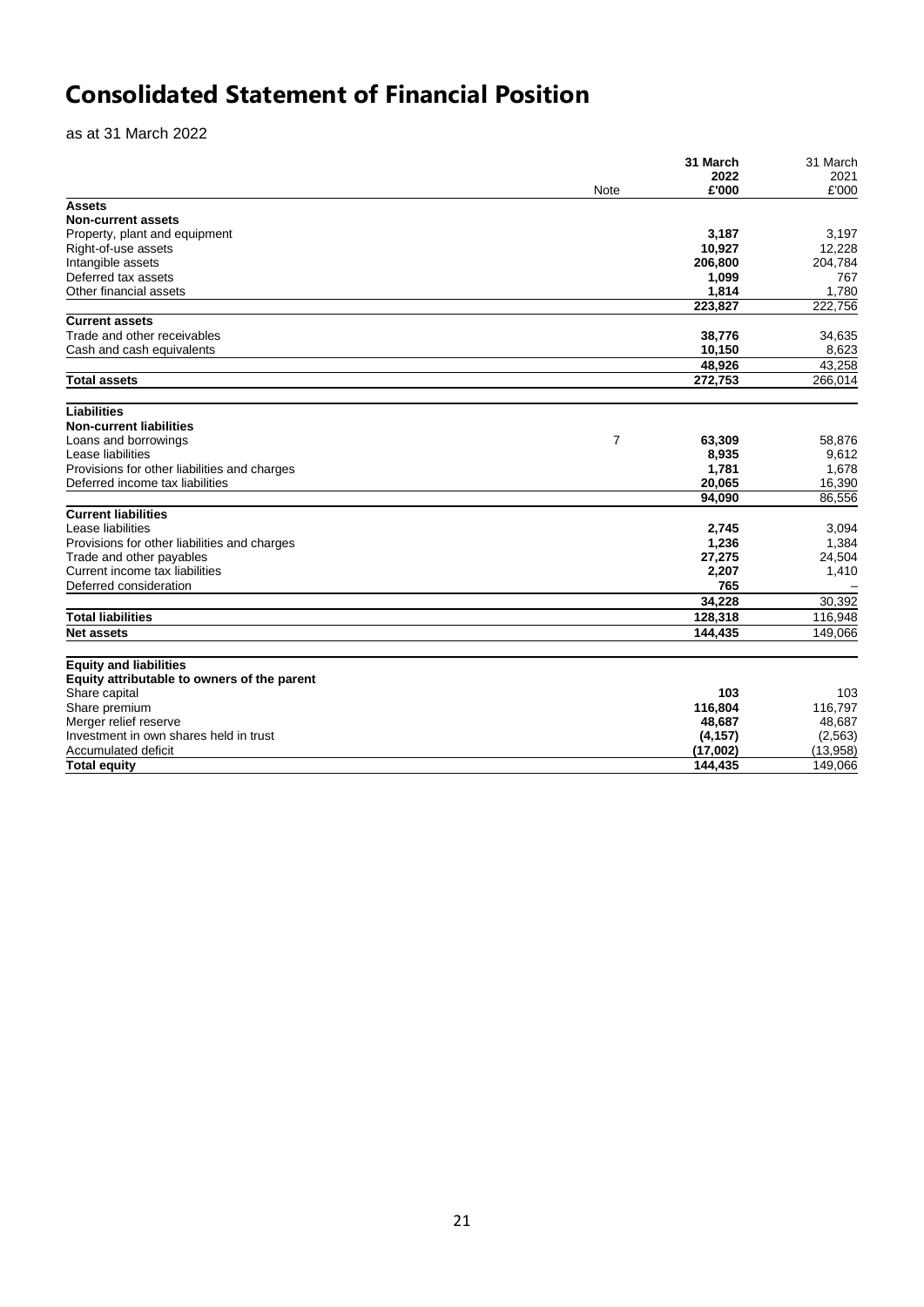# **Consolidated Statement of Changes in Equity**

for the year ended 31 March 2022

|                                                             |                              |         |                          | Investment                      |           |           |
|-------------------------------------------------------------|------------------------------|---------|--------------------------|---------------------------------|-----------|-----------|
|                                                             | Share<br>Share Merger relief |         |                          | in ownAccumulated Total equity/ |           |           |
|                                                             | capital                      | premium | reserve                  | shares                          | deficit   | (deficit) |
|                                                             | £'000                        | £'000   | £'000                    | £'000                           | £'000     | £'000     |
| Balance at 1 April 2020                                     | 102                          | 116,797 | 48,687                   | (529)                           | (12, 112) | 152,945   |
| Comprehensive income and total comprehensive income for the |                              |         |                          |                                 |           |           |
| year                                                        |                              |         |                          |                                 | 8,963     | 8,963     |
| Contributions by and distributions to owners:               |                              |         |                          |                                 |           |           |
| Share capital issued                                        |                              |         |                          |                                 |           |           |
| Dividends paid (note 36)                                    |                              |         |                          |                                 | (13, 480) | (13, 480) |
| Dividend equivalents paid on exercised share options        |                              |         |                          |                                 | (441)     | (441)     |
| Shares purchased by Employee Benefit Trust for cash         |                              |         |                          | (3, 170)                        |           | (3, 170)  |
| Share-based payment expense - equity settled from Employee  |                              |         |                          |                                 |           |           |
| <b>Benefit Trust</b>                                        |                              |         |                          | 1,136                           | (973)     | 163       |
| Share-based payment expense - IFRS 2 charge in respect of   |                              |         |                          |                                 |           |           |
| long-term incentives                                        |                              |         |                          |                                 | 4,082     | 4,082     |
| Deferred tax movement in respect of long-term incentives    |                              |         |                          |                                 | 3         | З         |
| Total contributions by and distributions to owners          | 1                            |         | $\overline{\phantom{m}}$ | (2,034)                         | (10, 809) | (12, 842) |
| Balance at 31 March 2021                                    | 103                          | 116,797 | 48,687                   | (2, 563)                        | (13,958)  | 149,066   |
| Balance at 1 April 2021                                     | 103                          | 116,797 | 48,687                   | (2, 563)                        | (13,958)  | 149,066   |
| Comprehensive income and total comprehensive income for the |                              |         |                          |                                 |           |           |
| vear                                                        |                              |         |                          |                                 | 9,423     | 9,423     |
| Contributions by and distributions to owners:               |                              |         |                          |                                 |           |           |
| Share capital issued                                        |                              | 7       |                          |                                 |           | 7         |
| Dividends paid                                              |                              |         |                          |                                 | (13, 831) | (13, 831) |
| Dividend equivalents paid on exercised share options        |                              |         |                          |                                 | (268)     | (268)     |
| Shares purchased by Employee Benefit Trust for cash         |                              |         |                          | (3,324)                         |           | (3, 324)  |
| Share-based payment expense – equity settled from Employee  |                              |         |                          |                                 |           |           |
| <b>Benefit Trust</b>                                        |                              |         |                          | 1,730                           | (1,704)   | 26        |
| Share-based payment expense - IFRS 2 charge in respect of   |                              |         |                          |                                 |           |           |
| long-term incentives                                        |                              |         |                          |                                 | 3,343     | 3,343     |
| Deferred tax movement in respect of long-term incentives    |                              |         |                          |                                 | (7)       | (7)       |
| Total contributions by and distributions to owners          |                              | 7       |                          | (1,594)                         | (12, 467) | (14, 054) |
| Balance at 31 March 2022                                    | 103                          | 116,804 | 48.687                   | (4, 157)                        | (17,002)  | 144,435   |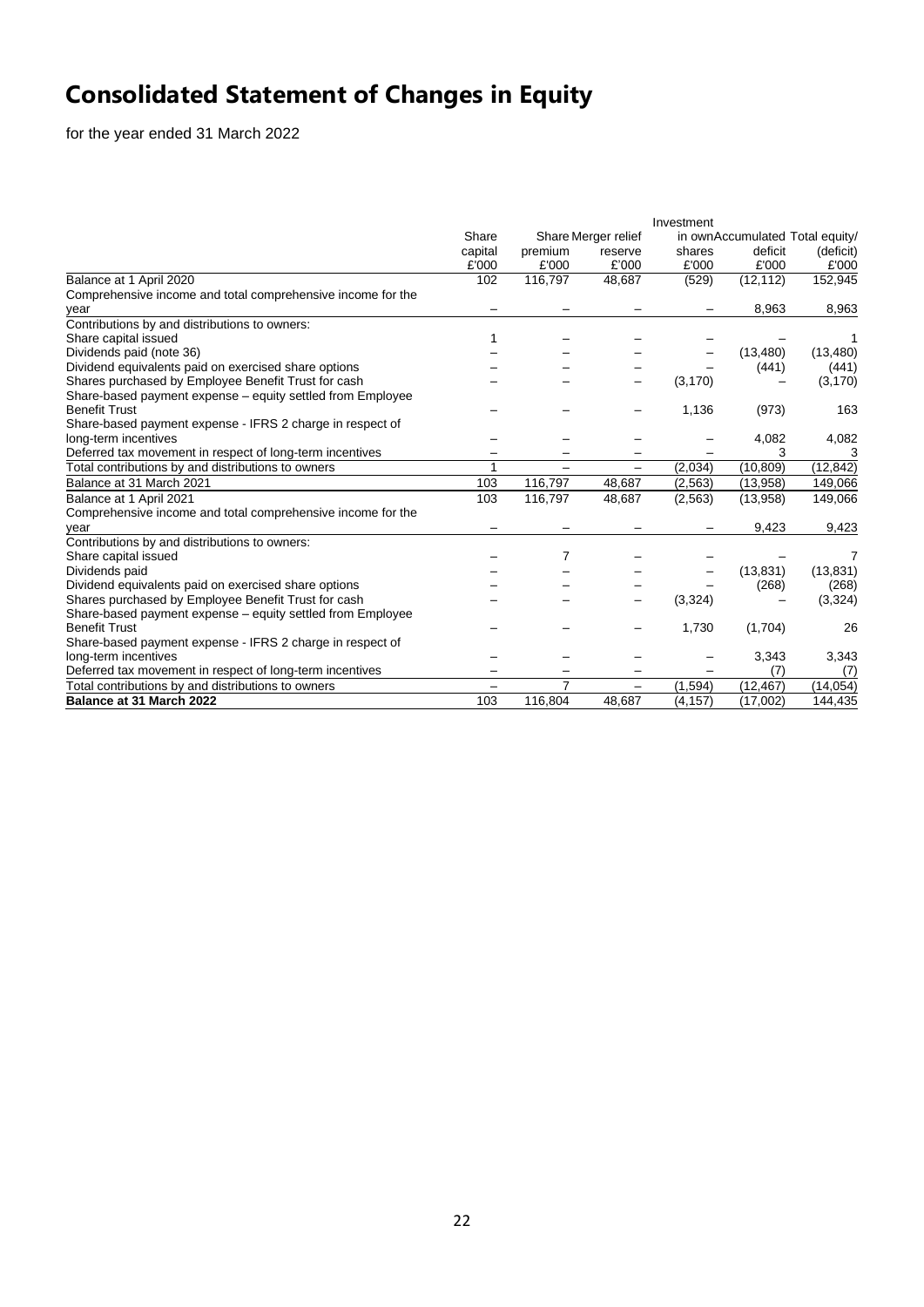# **Consolidated Statement of Cash Flows**

for the year ended 31 March 2022

|                                                                   |      | Year ended | Year ended        |
|-------------------------------------------------------------------|------|------------|-------------------|
|                                                                   |      | 31 March   | 31 March          |
|                                                                   |      | 2022       | 2021 <sup>1</sup> |
|                                                                   | Note | £'000      | £'000             |
| Cash flows from operating activities                              |      |            |                   |
| Profit for the year                                               |      | 9,423      | 8,963             |
| Adjustments for:                                                  |      |            |                   |
| Depreciation                                                      |      | 842        | 974               |
| Depreciation of right-of-use assets                               |      | 3,046      | 2,892             |
| Amortisation                                                      |      | 8,034      | 7,609             |
| Finance income                                                    | 5    |            | (3)               |
| Finance costs                                                     | 5    | 2,047      | 2,045             |
| Share-based payment expense                                       |      | 3,343      | 4,082             |
| Other operating income                                            |      |            | (421)             |
| Income tax expense                                                | 6    | 7,518      | 2,407             |
|                                                                   |      | 34.253     | 28,548            |
| Increase in trade and other receivables                           |      | (3,982)    | (36)              |
| Increase in trade and other payables                              |      | 2,315      | 5,453             |
| Decrease in provisions                                            |      | (65)       | (373)             |
|                                                                   |      | 32,521     | 33,592            |
| Income tax paid                                                   |      | (3,862)    | (3, 304)          |
| Net cash inflow from operating activities                         |      | 28,659     | 30,288            |
|                                                                   |      |            |                   |
| Cash flows from investing activities                              |      |            |                   |
| Finance income received                                           | 5    |            | 3                 |
| Acquisition of other intangible assets                            |      | (1, 469)   | (336)             |
| Disposal of healthcare business                                   |      |            | 104               |
| Purchases of property, plant and equipment                        |      | (1,050)    | (1,348)           |
| Purchases of software                                             |      | (6, 820)   | (1, 419)          |
| Increase in restricted cash balances – other financial assets     |      | (34)       | (480)             |
| Net cash outflow from investing activities                        |      | (9, 373)   | (3, 476)          |
| Cash flows from financing activities                              |      |            |                   |
| Proceeds from the issue of share capital net of share issue costs |      | 7          | 1                 |
| Proceeds from loans net of capitalised costs                      |      | 5,895      |                   |
| Repayment of loans                                                |      | (2,000)    | (11,500)          |
| Payment relating to extension of loan facility                    |      |            | (188)             |
| Sale of own shares                                                |      | 26         | 163               |
| Purchase of ordinary shares by EBT                                |      | (3, 324)   | (3, 170)          |
| Interest paid                                                     |      | (1,222)    | (1, 562)          |
| Lease interest paid                                               |      | (299)      | (283)             |
| Payment of lease liabilities                                      |      | (2,743)    | (2, 161)          |
| Dividends paid to the holders of the parent                       |      | (13, 831)  | (13, 480)         |
| Dividend equivalents paid on exercise of share options            |      | (268)      | (441)             |
| Net cash outflow from financing activities                        |      | (17, 759)  | (32, 621)         |
|                                                                   |      |            |                   |
| Net increase/(decrease) in cash and cash equivalents              |      | 1,527      | (5,809)           |
| Cash and cash equivalents at start of year                        |      | 8,623      | 14,432            |
| Cash and cash equivalents at end of year                          |      | 10,150     | 8,623             |

<sup>1</sup> Purchases of property, plant and equipment and software of £0.1 million in investing activities and lease payments of £0.5 million in financing activities previously incorrectly presented as a movement within trade and other payables (which impacts operating cashflows), have been reclassified as the amounts were unpaid at the year end (net of amounts unpaid at the previous year end). A corresponding adjustment has been made to working capital movements. This change has no overall impact on the total movement in cash and cash equivalents in the year; it is just a reclassification of the movement.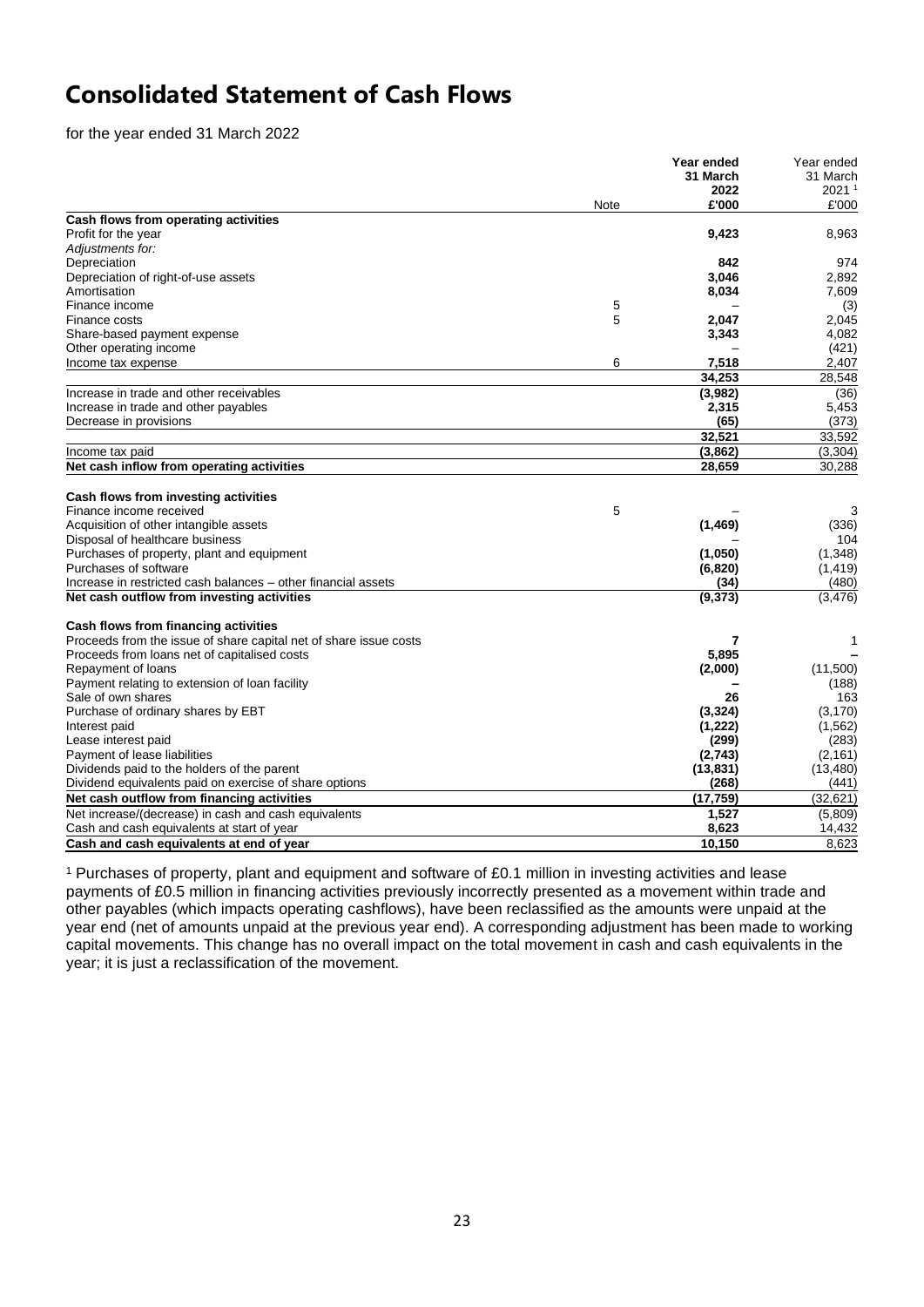# **Selected notes to the Consolidated Financial Statements**

for the year ended 31 March 2022

# **1 Accounting Basis**

The financial information set out in this document does not constitute the Company's statutory accounts for the years ended 31 March 2022 or 31 March 2021. Statutory accounts for the year ended 31 March 2022, which were approved by the directors on 22 June 2022, and 31 March 2021 have been reported on by the Independent Auditors. The Independent Auditor's report on the Annual Report and Financial Statements for years ended 31 March 2022 and 31 March 2021 were unqualified, did not draw attention to a matter by way of emphasis, and did not contain a statement under 498(2) or 498(3) of the Companies Act 2006.

The statutory accounts for the year ended 31 March 2022 will be delivered to the Registrar of Companies in due course and will be posted to shareholders shortly, and thereafter will be available from the Company's registered office at Phoenix House, 1 Station Hill, Reading, RG1 1NB and from the Company's website [www.xpsgroup.com.](http://www.xpsgroup.com/) The statutory accounts for the year ended 31 March 2021 have been filed with the Registrar of Companies and are available from the Company's registered office and from the Company's website.

The financial information set out in these results has been prepared using the recognition and measurement principles of International Accounting Standards, and UK adopted International Financial Reporting. There were no changes to accounting policies on adoption of UK IFRSs. The accounting policies adopted in these results have been consistently applied to all the years presented and are consistent with the policies used in the preparation of the financial statements for the year ended 31 March 2021. New standards, amendments, and interpretations to existing standards effective for the first time for periods beginning on (or after) 1 April 2021, which have been adopted by the Group have not been listed, since they have no material impact on the financial statements.

# **2 Non-trading and exceptional items**

|                                          | Year ended<br>31 March<br>2022 | Year ended<br>31 March<br>2021 |
|------------------------------------------|--------------------------------|--------------------------------|
|                                          | £'000                          | £'000                          |
| Corporate transaction costs <sup>1</sup> | (320)                          | (226)                          |
| Restructuring costs                      |                                | (367)                          |
| Other exceptional costs <sup>2</sup>     | 966                            | (2,028)                        |
| <b>Exceptional items</b>                 | 646                            | (2,621)                        |
| Contingent consideration write back      |                                | 421                            |
| Share-based payment costs <sup>3</sup>   | (3,875)                        | (4, 924)                       |
| Amortisation of acquired intangibles 4   | (6, 579)                       | (6, 547)                       |
| Exceptional finance costs                |                                | (188)                          |
| <b>Non-trading items</b>                 | (10, 454)                      | (11, 238)                      |
| <b>Total before tax</b>                  | (9,808)                        | (13,859)                       |
| Tax on adjusting items <sup>5</sup>      | (2,530)                        | 2,334                          |
| Adjusting items after taxation           | (12, 338)                      | (11, 525)                      |

<sup>1</sup> Costs associated with acquisitions and potential acquisitions of £320,000 (2021: £226,000).

<sup>2</sup> Other exceptional credit of £966,000 relates to the reversal of the prior year increase in exceptional holiday pay accrual. The one-off non-cash holiday pay accrual in the year ended 31 March 2021 arose as the holiday cycle was disrupted by the pandemic and a higher than normal level of holiday was carried forward at the end of the holiday year in December 2020. Prior to the pandemic the holiday pay accrual had been stable. In the year ending 31 March 2022 the Group changed its holiday year to align with its accounting year, and as a result there was no cash outflow as a result of the charge in the year ended 31 March 2021. Due to its one off nature and the size of the holiday pay accrual in the prior year, as well as the corresponding reversal in the year ending 31 March 2022, it was deemed appropriate to disclose the amount separately from the underlying business performance. The year ended 31 March 2021 also included one-off costs to enable staff to work from home, dual running costs for a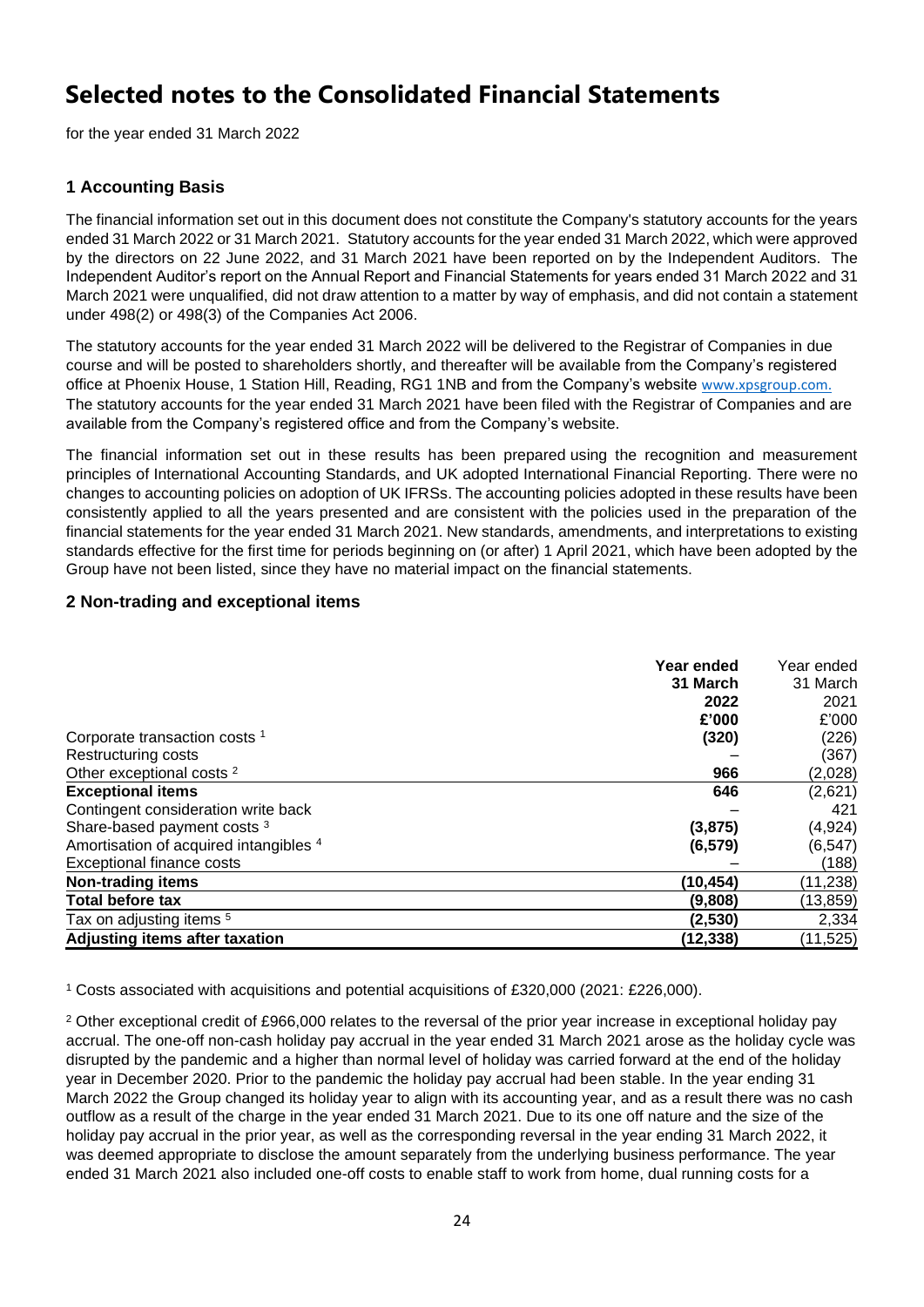delayed office move, and exceptional finance costs relating to renegotiations on the revolving credit facility – all as a direct result of the Covid-19 pandemic.

<sup>3</sup> Share-based payment expenses are included in non-trading and exceptional costs as they are a significant noncash cost which are excluded from the results for the purposes of measuring performance for PSP awards and dividend amounts. Additionally, the largely non-cash related credits go directly to equity and so have a limited impact on the reserves of the Group. They are therefore shown as a non-trading item to give clarity to users of the accounts on the profit figures that dividends and PSP performance are based on.

<sup>4</sup> During the year the Group incurred £6,579,000 of amortisation charges in relation to acquired intangible assets (customer relationships and brand) (2021: £6,547,000).

<sup>5</sup> The tax charge on non-trading items of £2,530,000 (2021: credit of £2,334,000) represents 26% (2021: 17%) of the non-trading items incurred of £9,808,000 (2021: £13,859,000). This is different to the expected tax credit of 19% (2021: 19%), as various adjustments are made to tax including for deferred tax, and the exclusion of amounts not allowable for tax. The tax on non-trading and exceptional items is a tax charge in the year ended 31 March 2022 instead of a tax credit, because of the tax rate increase from 19% to 25% from 1 April 2023. As a result, the Group re-valued the deferred tax position, and the deferred tax charge in the year ( $£4.3$  million) is mainly due to the revaluation of deferred tax on acquired intangible assets.

# **3 Business combinations during the period**

On 1 February 2022, the Group acquired the business of the Michael J Field Group, and 100% of the share capital of MJF Pension Trustees Limited and MJF SSAS Trustees Limited from Michael Jeffrey Field, for total consideration of £1.5 million in cash upon completion, and £0.8 million contingent cash consideration. The business acquired undertakes the provision of administration, operator and actuarial consulting services to SIPP and SSAS pensions, their trustees, operators and customers.

Details of the fair value of identifiable assets and liabilities acquired, purchase consideration and goodwill are as follows:

|                             |       | <b>Book value</b> Adjustment | <b>Fair value</b> |
|-----------------------------|-------|------------------------------|-------------------|
|                             | £'000 | £'000                        | £'000             |
| Trade and other receivables | 69    |                              | 69                |
| Trade and other payables    | (797) |                              | (797)             |
| Customer relationships      |       | 1,964                        | 1.964             |
| Deferred tax                |       | (477)                        | (477)             |
| Total net assets            | (728) | 1.487                        | 759               |

*Fair value of consideration paid*

|                     | £'000 |
|---------------------|-------|
| Cash                | 1,469 |
| Contingent cash     | 765   |
| Total consideration | 2,234 |
| Goodwill            | 1,475 |

# *Contingent consideration*

The value of the contingent cash consideration for the M J Field acquisition in the contract is up to a maximum of £1.5 million, based of revenue and cost targets being met in the 12 months following the acquisition. The value attributed to the contingent consideration included in consideration has been determined using Group forecasts. The contingent consideration is payable in February 2023.

In this acquisition, the main factors leading to the recognition of goodwill are the presence of certain intangible assets, such as the assembled workforce of the acquired entities and the expected growth in the business generated by new customers, which do not qualify for separate recognition.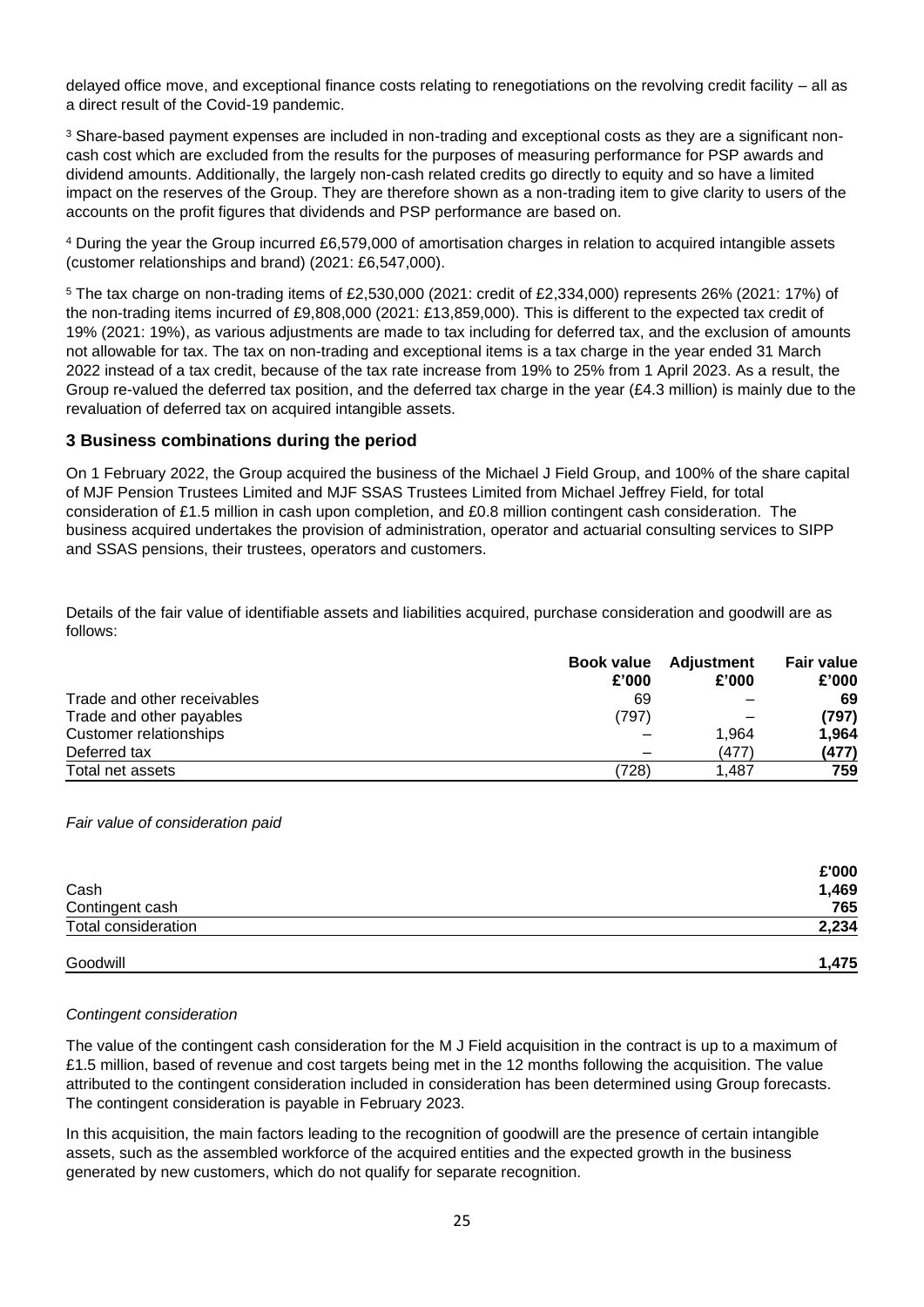The goodwill arising from the above acquisition is not deductible for tax purposes.

Since the acquisition date, the Michael J Field business has contributed £313,000 to group revenues and £77,000 to group profit before tax.

If this acquisition had occurred on 1 April 2021, group revenue would have been £140,605,000 and group profit before tax for the year would have been £17,063,000.

### *Acquisition expenses*

Costs relating to the above acquisition totalled £294,000 and are included within exceptional costs.

# **4 Operating segments**

In accordance with IFRS 8 Operating Segments, an operating segment is defined as a business activity whose operating results are reviewed by the chief operating decision-maker ('CODM') and for which discrete information is available. The Group's CODM is the Board of Directors.

The Group has one operating segment, and one reporting segment due to the nature of services provided across the whole business being the same: pension and employee benefit solutions. The Group's revenues, costs, assets, liabilities and cash flows are therefore totally attributable to this reporting segment. The table below shows the disaggregation of the Group's revenue, by product line.

|                                 | Year ended | Year ended |
|---------------------------------|------------|------------|
|                                 | 31 March   | 31 March   |
|                                 | 2022       | 2021       |
|                                 | £'000      | £'000      |
| Pensions Actuarial & Consulting | 63,724     | 60,687     |
| <b>Pensions Administration</b>  | 50,786     | 46,813     |
| Pensions Investment Consulting  | 13.678     | 11,585     |
| National Pension Trust ('NPT')  | 4,353      | 3,239      |
| SIP <sup>1</sup>                | 6,081      | 5,607      |
| Total                           | 138,622    | 127,931    |

<sup>1</sup> Self Invested Pensions (SIPP) business, incorporating both SIPP and SSAS products

# **5 Finance income and expense**

| Year ended<br>31 March<br>2022                            | Year ended<br>31 March<br>2021 |
|-----------------------------------------------------------|--------------------------------|
| £'000                                                     | £'000                          |
| Interest income on bank deposits<br><b>Finance income</b> | 3<br>3                         |
| Interest expense on bank loans<br>1,108                   | 1,171                          |
| Other costs of borrowing<br>602                           | 317                            |
| Interest on leases<br>291                                 | 340                            |
| Other finance expense<br>46                               | 29                             |
| Finance expenses - trading<br>2,047                       | 1,857                          |
| <b>Exceptional finance costs</b>                          | 188                            |
| 2,047<br><b>Finance expenses</b>                          | 2,045                          |

Other costs of borrowing largely represent the amortisation expense of capitalised loan arrangement fees on the Group's bank debt.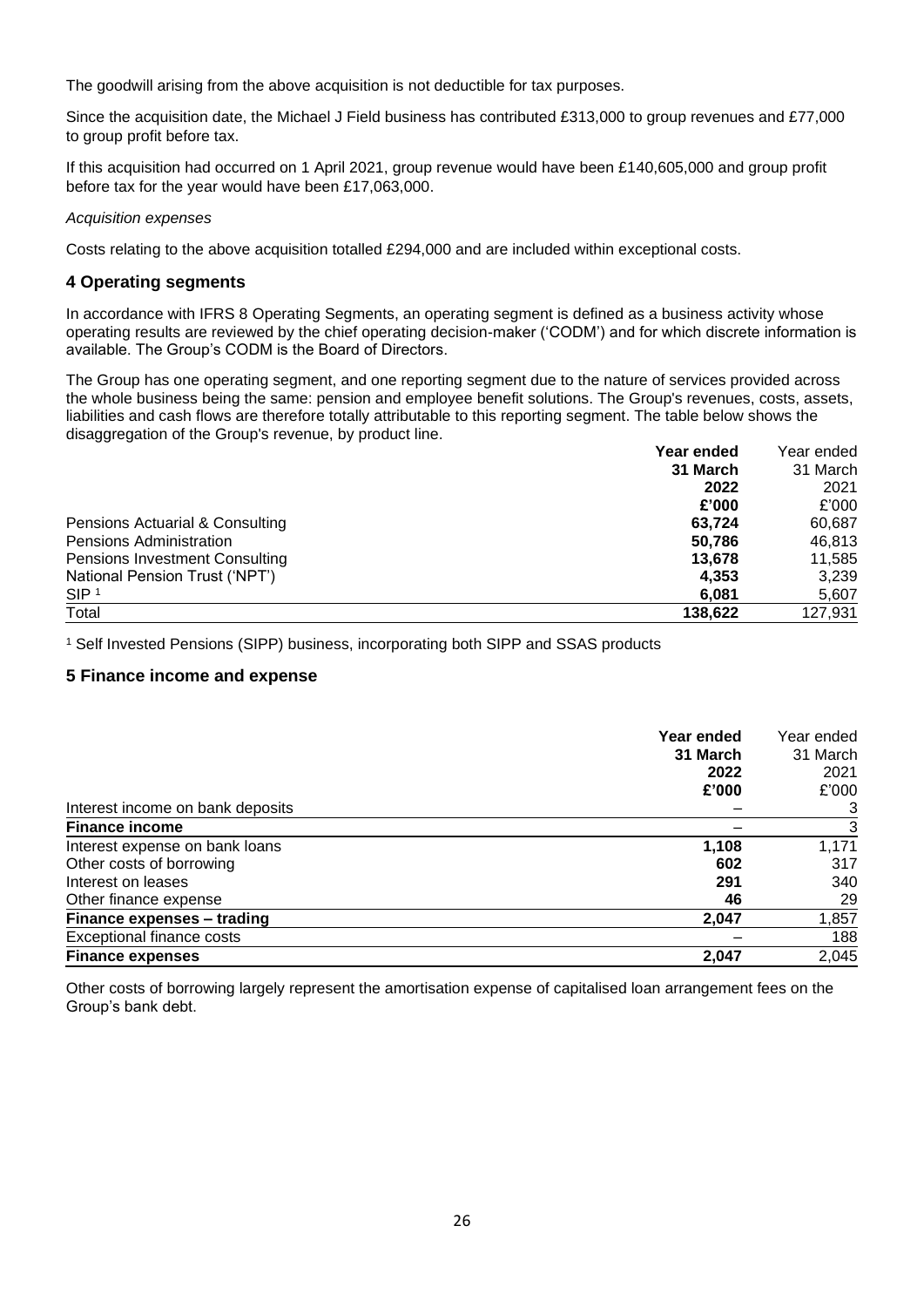# **6 Income tax expense**

# *Recognised in the statement of comprehensive income*

| Year ended                                                    | Year ended |
|---------------------------------------------------------------|------------|
| 31 March                                                      | 31 March   |
| 2022                                                          | 2021       |
| £'000                                                         | £'000      |
| <b>Current tax expense</b>                                    |            |
| 4,864<br>Current year                                         | 3,785      |
| Adjustment in respect of prior year<br>(205)                  | (112)      |
| Total current tax expense<br>4,659                            | 3,673      |
| Deferred tax (credit)/expense                                 |            |
| Origination and reversal of temporary differences<br>(1, 399) | (1,266)    |
| Effect of tax rate changes<br>4,258                           |            |
| <b>Total income tax expense</b><br>7,518                      | 2,407      |

|                                                              | Year ended<br>31 March<br>2022 | Year ended<br>31 March<br>2021 |
|--------------------------------------------------------------|--------------------------------|--------------------------------|
|                                                              | £'000                          | £'000                          |
| Profit for the year                                          | 9,423                          | 8,963                          |
| Total tax expense                                            | 7,518                          | 2,407                          |
| Profit before income tax                                     | 16,941                         | 11,370                         |
| Tax using the UK corporation tax rate of 19% (2021: 19%)     | 3,219                          | 2,160                          |
| Non-deductible expenses                                      | 648                            | 1,002                          |
| Other operating income not taxable                           |                                | (80)                           |
| Fixed asset differences                                      | (55)                           | (85)                           |
| Adjustment in respect of prior periods                       | (205)                          | (112)                          |
| Amounts credited directly to equity or otherwise transferred | (7)                            | 3                              |
| Excess relief on exercise of share options                   | (340)                          | (481)                          |
| Effect of tax rate change                                    | 4,258                          |                                |
| <b>Total tax expense</b>                                     | 7,518                          | 2,407                          |

The standard rate of corporation tax in the UK was 19% (2021: 19%). Deferred tax assets and liabilities have been measured at the rate they are expected to unwind at, using a rate substantively enacted at 31 March 2022, which is not lower than 19% (2021: 19%). Deferred tax not recognised relates to £6 million of finance expense losses in a prior year and their future recoverability is uncertain. At 31 March 2022 the total unrecognised deferred tax asset in respect of these losses was approximately £1.1 million (2021: £1.2million).

An increase in corporation tax from 19% to 25%, taking effect from 1 April 2023 has been substantively enacted. As a result, the deferred tax values in these financial statements have been updated to reflect this.

# **7 Loans and borrowings**

| 31 March 2022                                      | Due within<br>1 year<br>(current)<br>£'000 | <b>Due</b><br>between<br>vears<br>£'000 | 1 and 2 Due after<br>2 years<br>£'000 | Sub-total<br>(non-<br>current)<br>£'000 | Total<br>£'000 |
|----------------------------------------------------|--------------------------------------------|-----------------------------------------|---------------------------------------|-----------------------------------------|----------------|
| Drawn Revolving Credit Facility                    |                                            |                                         | 64,000                                | 64.000                                  | 64,000         |
| Capitalised debt arrangement fees                  |                                            | (276)                                   | (415)                                 | (691)                                   | (691)          |
| Sub-total                                          |                                            | (276)                                   | 63,585                                | 63,309                                  | 63,309         |
| Capitalised debt arrangement fees shown as current |                                            |                                         |                                       |                                         |                |
| assets on balance sheet                            | (276)                                      |                                         |                                       |                                         | (276)          |
| <b>Total</b>                                       | (276)                                      | (276)                                   | 63,585                                | 63,309                                  | 63,033         |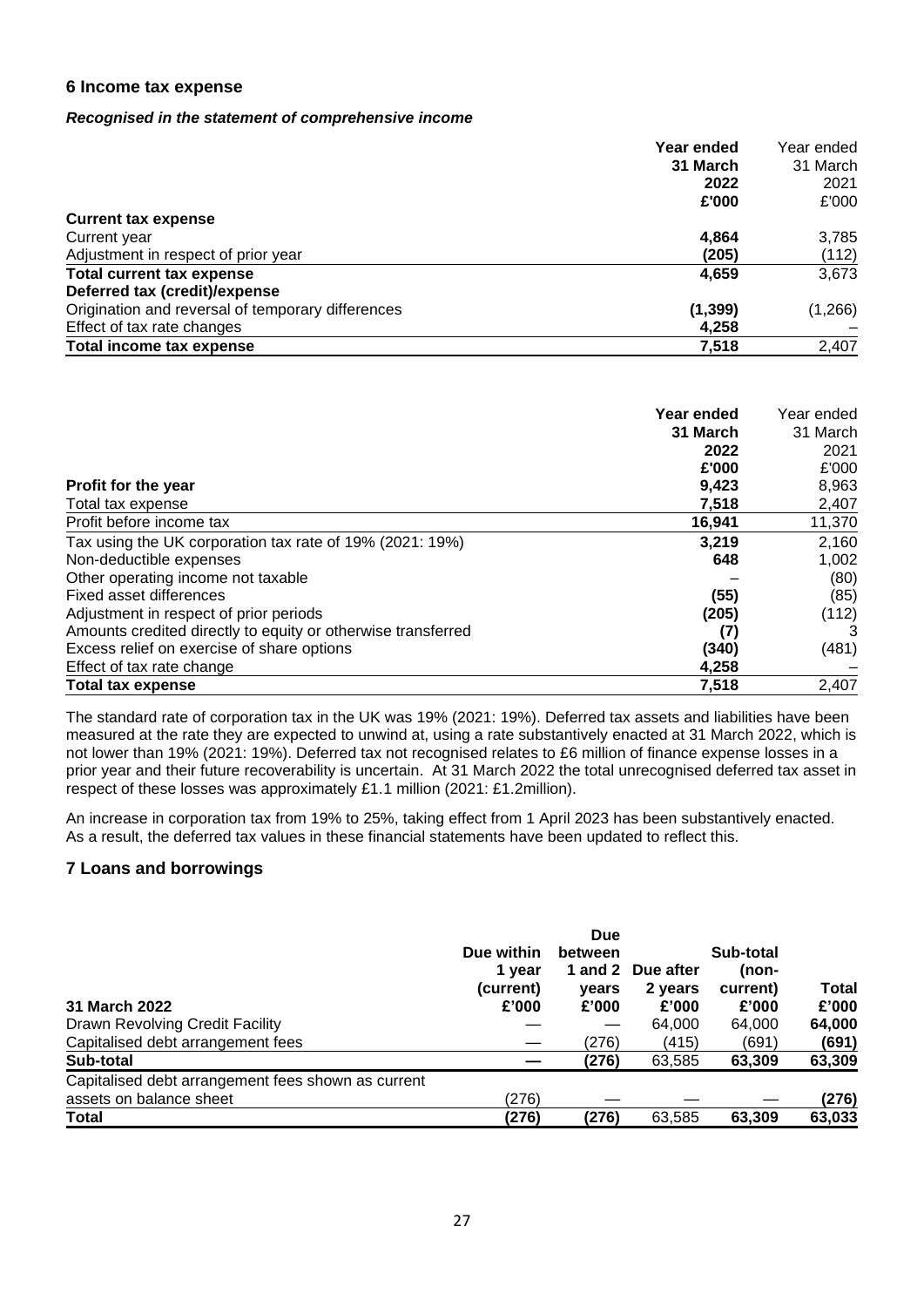|                                                    |            | Due       |           |           |        |
|----------------------------------------------------|------------|-----------|-----------|-----------|--------|
|                                                    | Due within | between   |           | Sub-total |        |
|                                                    | 1 year     | 1 and $2$ | Due after | (non-     |        |
|                                                    | (current)  | vears     | 2 years   | current)  | Total  |
| 31 March 2021                                      | £'000      | £'000     | £'000     | £'000     | £'000  |
| Drawn Revolving Credit Facility                    |            | 59,000    |           | 59,000    | 59,000 |
| Capitalised debt arrangement fees                  |            | (124)     |           | (124)     | (124)  |
| Sub-total                                          |            | 58,876    |           | 58,876    | 58,876 |
| Capitalised debt arrangement fees shown as current |            |           |           |           |        |
| assets on balance sheet                            | (186)      |           |           |           | (186)  |
| Total                                              | (186)      | 58,876    |           | 58.876    | 58.690 |

The book value and fair value of loans and borrowings are not materially different.

# *Terms and debt repayment schedule*

| <b>31 March 2022</b><br><b>Revolving Credit Facility</b> | Amount<br>64.000 |          | £'000 Currency Nominal interest rate<br>GBP 1.65% above SONIA | Year of<br>maturity<br>2025 |
|----------------------------------------------------------|------------------|----------|---------------------------------------------------------------|-----------------------------|
|                                                          | Amount           |          | Nominal interest                                              | Year of                     |
| 31 March 2021                                            | £'000            | Currency | rate                                                          | maturity                    |
| Revolving Credit Facility - A                            | 38.000           | GBP      | 1.5% above LIBOR                                              | 2022                        |
| Revolving Credit Facility - B                            | 21.000           | GBP      | 1.5% above LIBOR                                              | 2022                        |

At 31 March 2022 the Group had drawn down £64,000,000 (2021: £59,000,000) of its £100,000,000 (2021: £80,000,000) Revolving Credit Facility. On 12 October 2021, the Group entered into a new Revolving Facility Agreement for £100 million with an accordion of £50 million. This facility has a 4 year term which started in October 2021. Interest is calculated at a margin above SONIA, subject to a net leverage test. This refinancing completes the Group's transition to alternative benchmark rates from LIBOR, and the Group has no residual LIBOR exposures.

The related fees for access to the facility are included in the consolidated statement of comprehensive income.

Capitalised loan-related costs are amortised over the life of the loan to which they relate.

Bank debt is secured by way of debentures in the Group companies which are obligors to the loans. These are XPS Reading Limited, XPS Consulting (Reading) Limited, XPS Pensions Consulting Limited (and its subsidiaries), Xafinity Pensions Consulting Limited (and its subsidiaries), XPS SIPP Services Limited, and XPS Holdings Limited (and its subsidiaries). The security is over all the assets of the companies which are obligors to the loans.

# **8 Earnings per share**

|                                                     | 31 March | 31 March      |
|-----------------------------------------------------|----------|---------------|
|                                                     | 2022     | 2021          |
|                                                     | £'000    | £'000         |
| Profit for the year                                 | 9,423    | 8,963         |
|                                                     | 000'     | $000^{\circ}$ |
| Weighted average number of ordinary shares in issue | 203,742  | 204,392       |
| Diluted weighted average number of ordinary shares  | 212,519  | 209,850       |
| Basic earnings per share (pence)                    | 4.6      | 4.4           |
| Diluted earnings per share (pence)                  | 4.4      | 4.3           |

The calculation of basic earnings per share is based on the earnings attributable to ordinary shareholders divided by the weighted average number of shares in issue during the period.